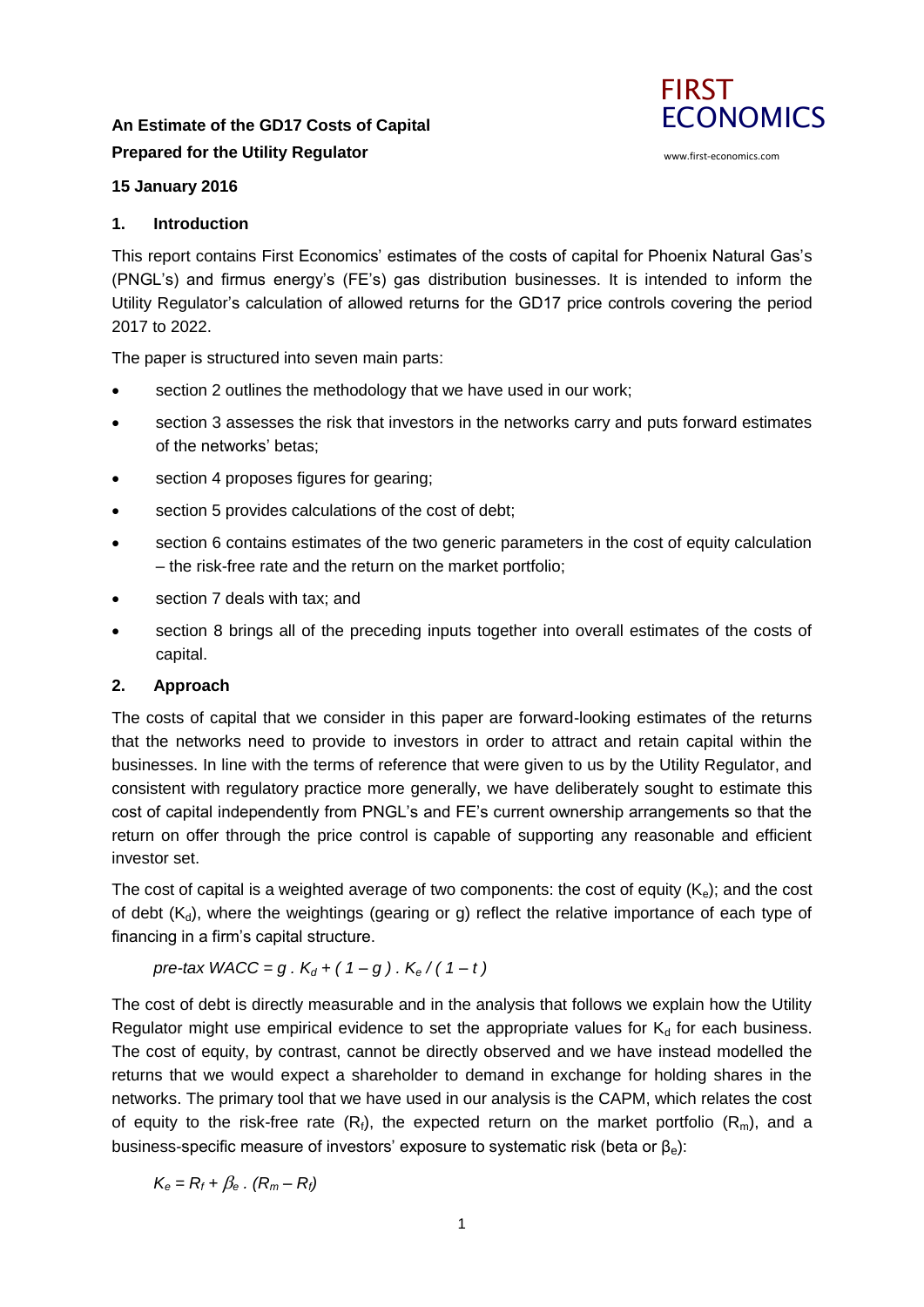The two equations together show that our costs of capital calculations are based on estimates of six parameters: g,  $K_d$ ,  $R_f$ ,  $R_m$ , beta and tax. In putting specific figures against each of these inputs we have sought to draw as far as possible on primary market data. We have also taken account of recent regulatory precedent, giving particular attention to the views that the Competition Commission (CC), now the Competition & Markets Authority (CMA), expressed in its 2014 determination of NIE's electricity network price controls. Inevitably, in many areas we have had ultimately to exercise a degree of judgment in order to be able to select precise numbers from the evidence we have collected, but we have tried in the analysis that follows to give a clear explanation for these judgments and to make our thinking as transparent as possible in order to assist the parties to the GD17 price control review.

# **3. Riskiness and Beta**

We start deliberately with an assessment of the networks' risk profiles and betas on the basis that the analysis that follows will also be a key input into a number of the other cost of capital assumptions.

#### **3.1 Preliminaries**

#### *Methodology*

A firm's equity beta is a measure of the riskiness of a firm – or more specifically, a measure of the systematic risk that a firm presents – relative to the market portfolio. Firms that exhibit a beta of more than 1 can be considered more risky than the average firm in the portfolio and need to pay their investors a higher-than-average return; firms with a beta of less than 1 are less risky and warrant lower returns; and firms with a beta of exactly 1 are seen by investors as being of equal risk to the market portfolio and are expected to generate a return in line with  $R_m$ .

Empirical estimates of beta are usually obtained by measuring the covariance between movements in a company's share price and movements in the value of the stock market as a whole. However, in this report we are interested in obtaining beta estimates for two unlisted networks and cannot use market data directly. The next best alternative that we have is to collect beta estimates for companies that look to be in some sense similar and to make a judgment about the value of PNGL's and FE's betas on the basis of this comparator evidence. This is an approach that has been deployed in an increasing number of periodic reviews, including several CC inquiries, during recent years as the number of regulated companies with a stock market listing has declined, and is regarded as a robust and reliable way of assessing beta in the absence of direct stock market data.

#### *Asset beta*

When comparing the betas of different firms, one has to be careful to take account of the different gearing levels that firms choose since, all other things being equal, a firm with higher gearing will exhibit a higher equity beta. Unless one controls for this effect, there is a danger of confusing the risk that comes from high leverage with the underlying business risk that a firm faces by virtue of the nature of the activities it is carrying out.

This is where the concept of an asset beta proves useful. An asset beta is a hypothetical measure of the beta that a firm would have if it had no debt and were financed entirely by equity. By comparing different firms' asset betas it becomes possible to isolate the underlying systematic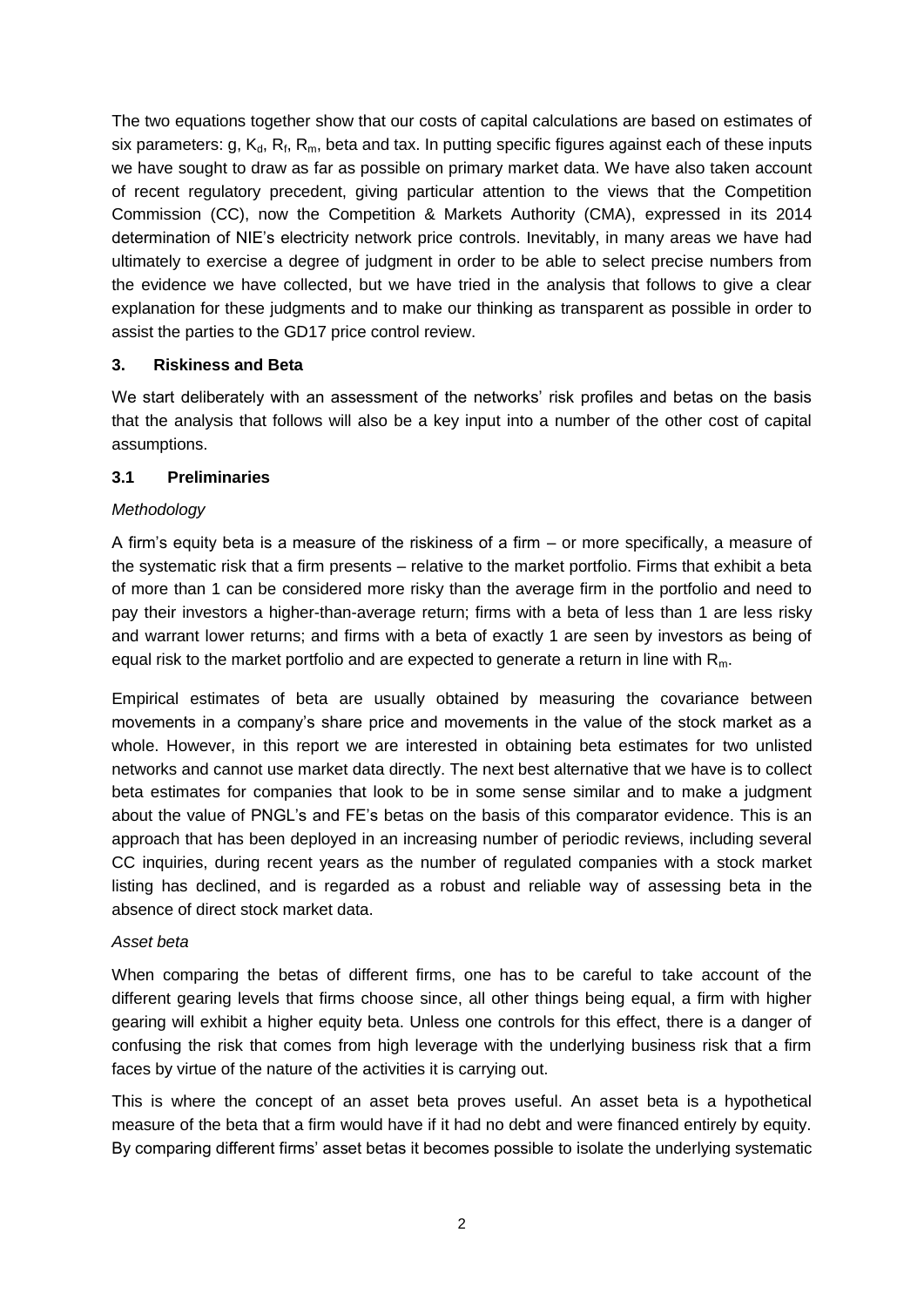risk that a company has and carry out an assessment of the relative riskiness of different businesses.

The asset beta is calculated using the following formula:

$$
\beta_a = (1-g) \cdot \beta_e + g \cdot \beta_d
$$

where  $\beta_a$  is a firm's asset beta, g is gearing and  $\beta_d$  is the firm's debt beta.<sup>1</sup>

A firm's actual gearing is something that is easily calculated using reported debt figures and the firm's market capitalisation, but a firm's debt beta is not something that is directly observable. We have assumed in our work that  $\beta_d$  is a constant of 0.1 (a value that the CC used in its inquiries for companies with approximately the same gearing and nominal cost of debt as we identify in sections 4 and 5).

# *Confidence intervals*

This provides a complete description of our methodology for estimating asset betas. The only other point we must make is that beta estimates are exactly that: estimates. Every estimate that we identify comes with a standard error and the figures that follow must be regarded as midpoints within wider confidence intervals.

# **3.2 Comparator Analysis**

Our comparator set comprises three types of data:

- calculated betas for comparator firms with a stock market listing;
- the beta estimates that regulators have made in recent periodic reviews; and
- the beta that Scotia Gas Networks (SGN) used in its application for the Gas to the West licence, as evidence of perceptions of risk revealed via a competitive process.

In the first of these groups we have collected beta estimates<sup>2</sup> for the last remaining networkdominated companies with a UK stock market listing – National Grid, Pennon Group, Severn Trent and United Utilities – which we have averaged over the last five years to be consistent with recent CC/CMA practice. The second group comprises the most recent assessments by the CC, Ofgem and Ofwat of betas for the UK's regulated networks and the Commission for Energy Regulation's calculation of Bord Gais's beta.

The comparator data is presented in tables 1 to 3.

# **Table 1: Calculated asset betas**

|                         | Average asset beta |
|-------------------------|--------------------|
| <b>National Grid</b>    | 0.37               |
| Pennon Group            | 0.36               |
| Severn Trent            | 0.33               |
| <b>United Utilities</b> | 0.31               |

*Source*: First Economics' calculations.

-

 $1$  For those that have not come across this concept before, a debt beta is similar to the equity beta, but rather than measuring the systematic risk taken by the company's shareholders, it represents such risk presented to the company's lenders.

<sup>2</sup> Our calculations use two years of daily share price data.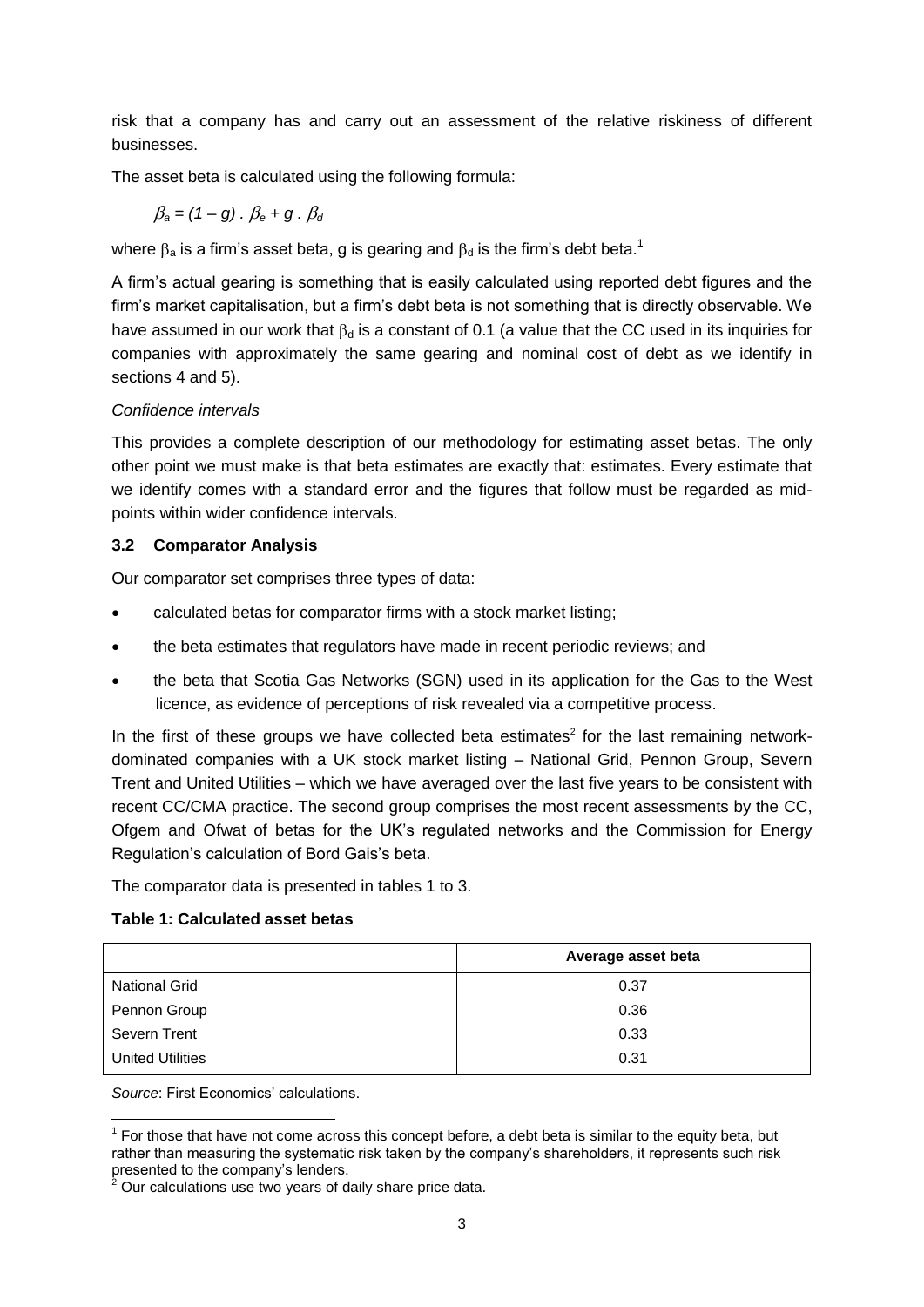# **Table 2: Beta estimates used in recent periodic reviews**

|                                             | Year | Regulator's estimates of asset beta |
|---------------------------------------------|------|-------------------------------------|
| Commission for Energy Regulation, Bord Gais | 2012 | 0.35                                |
| Ofgem, gas distribution networks            | 2012 | 0.38                                |
| Ofwat, water and sewerage networks          | 2014 | 0.30                                |
| Ofgem, electricity distribution networks    | 2014 | 0.38                                |
| CC, NIE                                     | 2014 | 0.40                                |
| CC, GB regulated networks                   | 2014 | 0.31 to 0.40                        |

*References*: CC (2014), Northern Ireland Electricity Ltd price determination; Ofgem (2014), RIIO-ED1 draft determination for the slow-track electricity distribution companies; Ofwat (2014), Setting price controls for 2015-20 – risk and reward guidance; Ofgem (2012), RIIO-GD1 initial proposals; CER (2012), Decision on October 2012 to September 2017 transmission revenue for Bord Gais Networks.

#### **Table 3: Beta estimate in successful Gas to the West licence application**

|                                           | Year | Company's estimate of asset beta |
|-------------------------------------------|------|----------------------------------|
| SGN, low pressure application, years 6-10 | 2014 | 0.43 to 0.45                     |

Figure 4 simplifies the picture that emerges from this analysis.

#### **Figure 4: Summary of comparator analysis**



The chart shows that the comparator betas sit in a relatively narrow range, bounded by the conventional utilities at the bottom end and SGN's estimate of its years 6-10 beta at the top end. The task that we face is to position PNGL and FE at an appropriate point in this spectrum.

#### **3.3 Northern Ireland Gas Network Betas**

#### *Approach to comparisons of riskiness*

In working through this task it is useful to highlight four main determinants of the (systematic) risk that shareholders bear through their ownership of the networks.

 Demand variability – the networks operate in markets where demand for network access is very closely correlated to the overall demand for energy. This demand will in turn be sensitive to macroeconomic conditions, insofar as a downturn in the economy will cause both households and businesses to use less energy while strong growth will bring about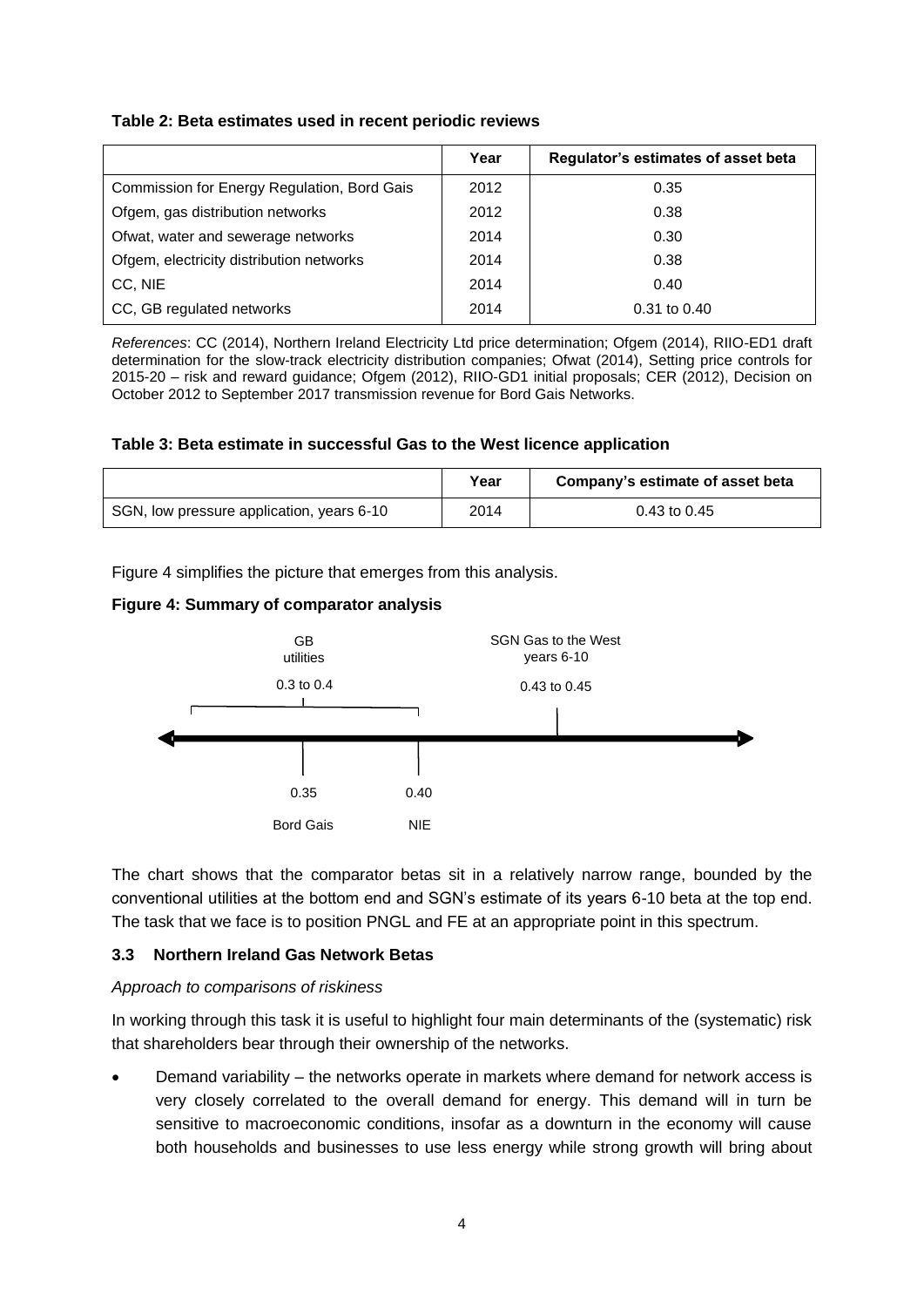increases in consumption. The Northern Ireland networks also face uncertainty more generally about new connections and volume growth.

- Cost variability networks rely heavily on direct and indirect staff to carry out their functions. As labour becomes more expensive costs will go up, and as labour becomes less expensive costs will go down. Similarly, the networks are exposed to changes in the costs of other inputs like materials and business rates.
- Regulation the two previous risk factors cannot be looked at in isolation from the important role that regulation plays in determining the way in which changes in volumes or costs translate into changes in profit. Through its design of the price controls and associated incentive mechanisms, a regulator has a significant degree of control over the degree to which shareholders are exposed to risk – a situation that distinguishes regulated companies from unregulated companies. In particular, revenue caps may offer investors quite significant protection against changes in demand, while a regulator's design of opex and capex incentives are a key determinant of exposure to cost risk.
- Cost/revenue structure  $-$  a final consideration is the sensitivity of profit to out-/underperformance against the networks' price control assumptions. In particular, it is now widely acknowledged in regulation that companies which have small regulatory asset bases (RABs) in comparison to ongoing revenues present shareholders with greater risk than companies which have large RABs in comparison to ongoing revenues.

The first three items on this list are fairly straightforward to understand, but the fourth merits a slightly more detailed explanation. In the worked example below, we depict two companies with identical ongoing expenditures. They differ only insofar as company A has a small investor capital base and company B has a large investor capital base, as measured by their RABs. Both companies set charges so as to be able to cover their expenditure plus a return on the RAB. For the purposes of this illustration, let us assume initially that both companies seek a return of 10% per annum.

|                     | Company A | <b>Company B</b> |
|---------------------|-----------|------------------|
| <b>RAB</b>          | £100m     | £1,000m          |
| Expenditure         | £200m     | £200m            |
| Return on RAB @ 10% | £10m      | £100m            |
| Revenues            | £210m     | £300m            |

# **Table 5: Illustrative worked example**

Now consider what happens to these companies when they experience the same percentage cost overrun or the same percentage revenue loss. Although the absolute £m loss of profit is similar in both companies, the percentage loss is far greater for company A with the small RAB than it is for the company B with the larger RAB.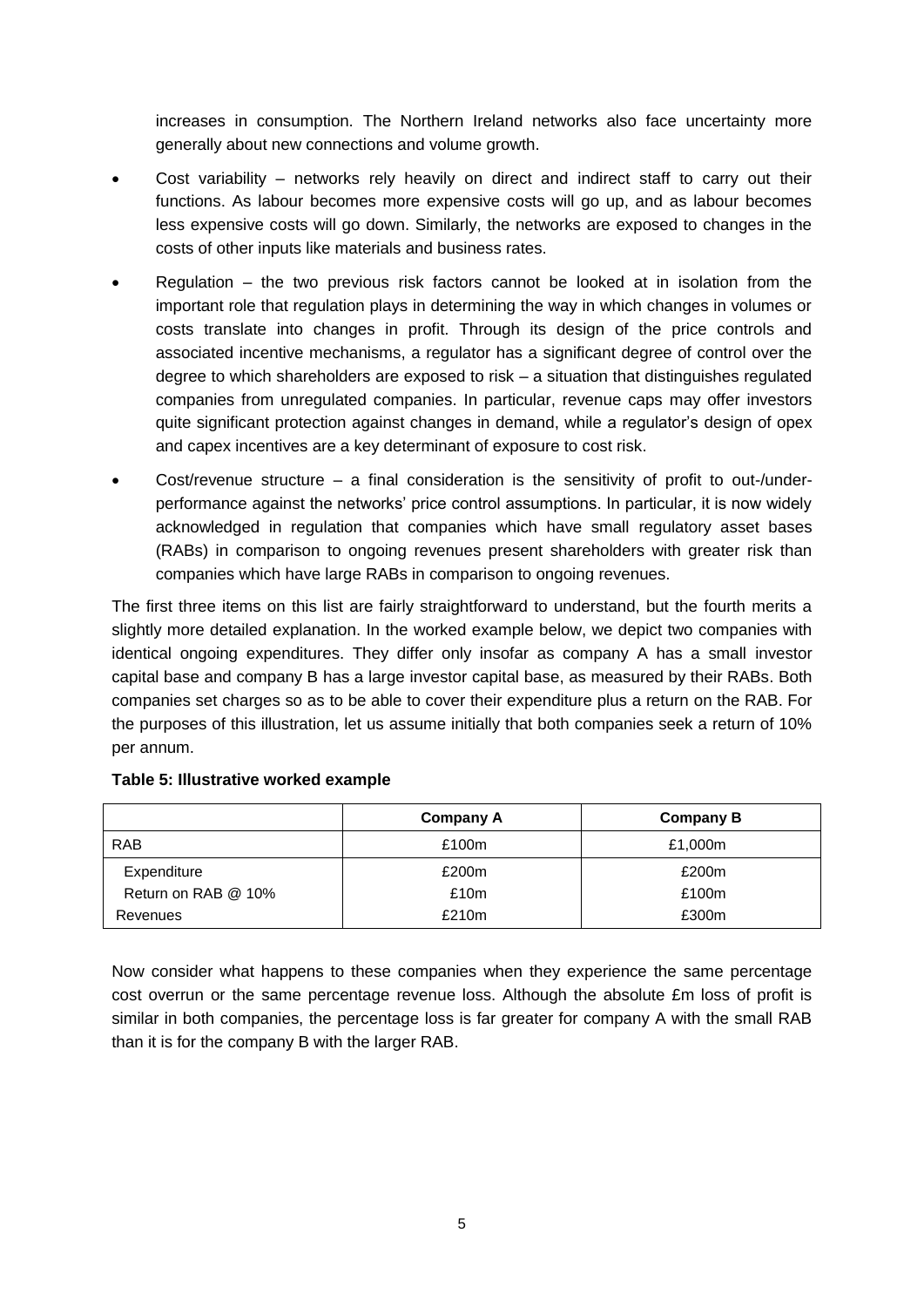| Table 6: Revenues, costs and profits after a 2% cost shock |  |  |  |
|------------------------------------------------------------|--|--|--|
|------------------------------------------------------------|--|--|--|

|                    | Company A | <b>Company B</b> |
|--------------------|-----------|------------------|
| <b>RAB</b>         | £100m     | £1,000m          |
| Revenue            | £210m     | £300m            |
| Expenditure        | £204m     | £204m            |
| Profit             | £6m       | £96m             |
| Profit as % of RAB | 6%        | 9.6%             |

# **Table 7: Revenues, costs and profits after a 2% revenue shock**

|                    | Company A | <b>Company B</b> |
|--------------------|-----------|------------------|
| <b>RAB</b>         | £100m     | £1,000m          |
| Revenue            | £205.8m   | £294m            |
| Expenditure        | £200m     | £200m            |
| Profit             | £5.8m     | £90m             |
| Profit as % of RAB | 5.8%      | 9.4%             |

An exactly analogous story can be told of the effects of unexpected cost reductions and about revenue gains, insofar as a given cost or revenue shock causes a greater percentage change in returns for companies with small RABs.

This provides important insights into the riskiness of different firms because it shows that the variability in out-turn profits is not just a function of the likelihood and scale of cost and demand shocks, but also the size of the capital base. Holding all other things equal, shareholders in a regulated company with a small RAB relative to ongoing costs are likely to suffer proportionately more when downside shocks occur (and gain more following upside events) in comparison to shareholders in firms whose RABs are large relative to ongoing costs.

This higher potential volatility in profits makes companies with high 'operational gearing' more risky in the eyes of shareholders. Consequently, a firm with a small RAB would not have the same cost of capital and would not seek the same return as a company with a large RAB. It would instead need to factor a higher cost of capital upfront into its charges.

#### *Comparison of risk profiles*

It follows that in order to understand how much risk the different shareholders in our sample of firms are exposed to one has to look holistically at the potential volatility in demand and costs, take the range of outcomes that one can envisage through the sector's regulatory rules and then examine the impact on each comparator's profits. It is not possible to evaluate riskiness without taking the full chain of events into account – in particular, we would caution anyone from making judgments about a business's risk profile on the basis of perceptions of pure demand and cost variability alone.

Despite their similarities, the UK's regulated companies are not identical in any of the above respects, as table 8 demonstrates.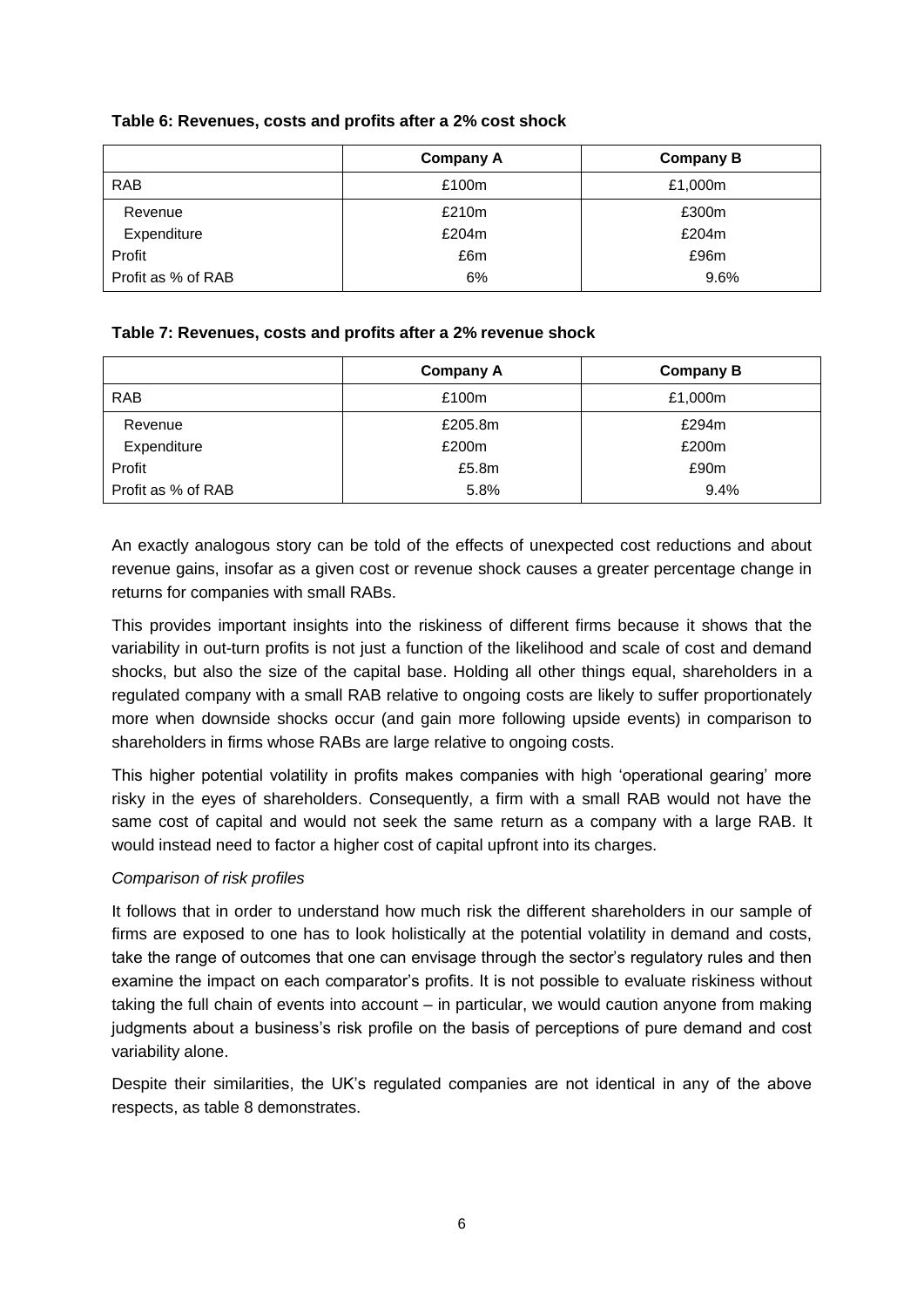# **Table 8: Characteristics of regulated companies**

|                                             | <b>Exposure to demand risk</b>                                                                                                                                                                      | <b>Exposure to cost risk</b>                                                                                                                                                                                                                                                                                | Operational gearing -<br>average annual totex-<br>to-RAB ratio |
|---------------------------------------------|-----------------------------------------------------------------------------------------------------------------------------------------------------------------------------------------------------|-------------------------------------------------------------------------------------------------------------------------------------------------------------------------------------------------------------------------------------------------------------------------------------------------------------|----------------------------------------------------------------|
| <b>GB</b> electricity<br>distribution       | Low - companies have<br>revenue caps                                                                                                                                                                | Low - costs are mainly<br>repeated opex and capital<br>works. Costs have high labour<br>content, with some exposure<br>to commodity prices and the<br>construction cycle. Price<br>control design incorporates<br>incentive rates of around 55%.                                                            | Low $-$ around 15-20%                                          |
| GB gas<br>distribution                      | Low - companies have<br>revenue caps                                                                                                                                                                | Low - costs are mainly<br>repeated opex and capital<br>works. Costs have high labour<br>content, with some exposure<br>to commodity prices and the<br>construction cycle. Price<br>control design incorporates an<br>incentive rate of around 60%.                                                          | Low $-$ around 15-20%                                          |
| England &<br>Wales water<br>and<br>sewerage | Low - companies are likely<br>to have:<br>- for the water service, a<br>revenue cap with adjusters<br>for volume and new meter<br>connections:<br>- for the sewerage service,<br>a pure revenue cap | Low to moderate - costs are<br>mainly repeated opex and<br>capital works, but with some<br>major enhancement schemes.<br>Costs have high labour<br>content, with some exposure<br>to commodity prices and the<br>construction cycle. Price<br>control design incorporates<br>incentive rates of around 50%. | Low $-$ around 10-15%                                          |
| <b>NIE</b>                                  | Low - company has a<br>revenue cap                                                                                                                                                                  | $Low - costs are mainly$<br>repeated opex and capital<br>works. Costs have high labour<br>content, with some exposure<br>to commodity prices and the<br>construction cycle. Price<br>control design incorporates an<br>incentive rate of 50%.                                                               | Low $-$ around 15%                                             |
| <b>Bord Gais</b>                            | Low - company has a<br>revenue cap                                                                                                                                                                  | $Low - costs are mainly$<br>repeated opex and capital<br>works. Costs have high labour<br>content, with some exposure<br>to commodity prices and the<br>construction cycle. Price<br>control design exposes<br>company to consequences of<br>under- and over-spending for<br>five years                     | Low - around 10%                                               |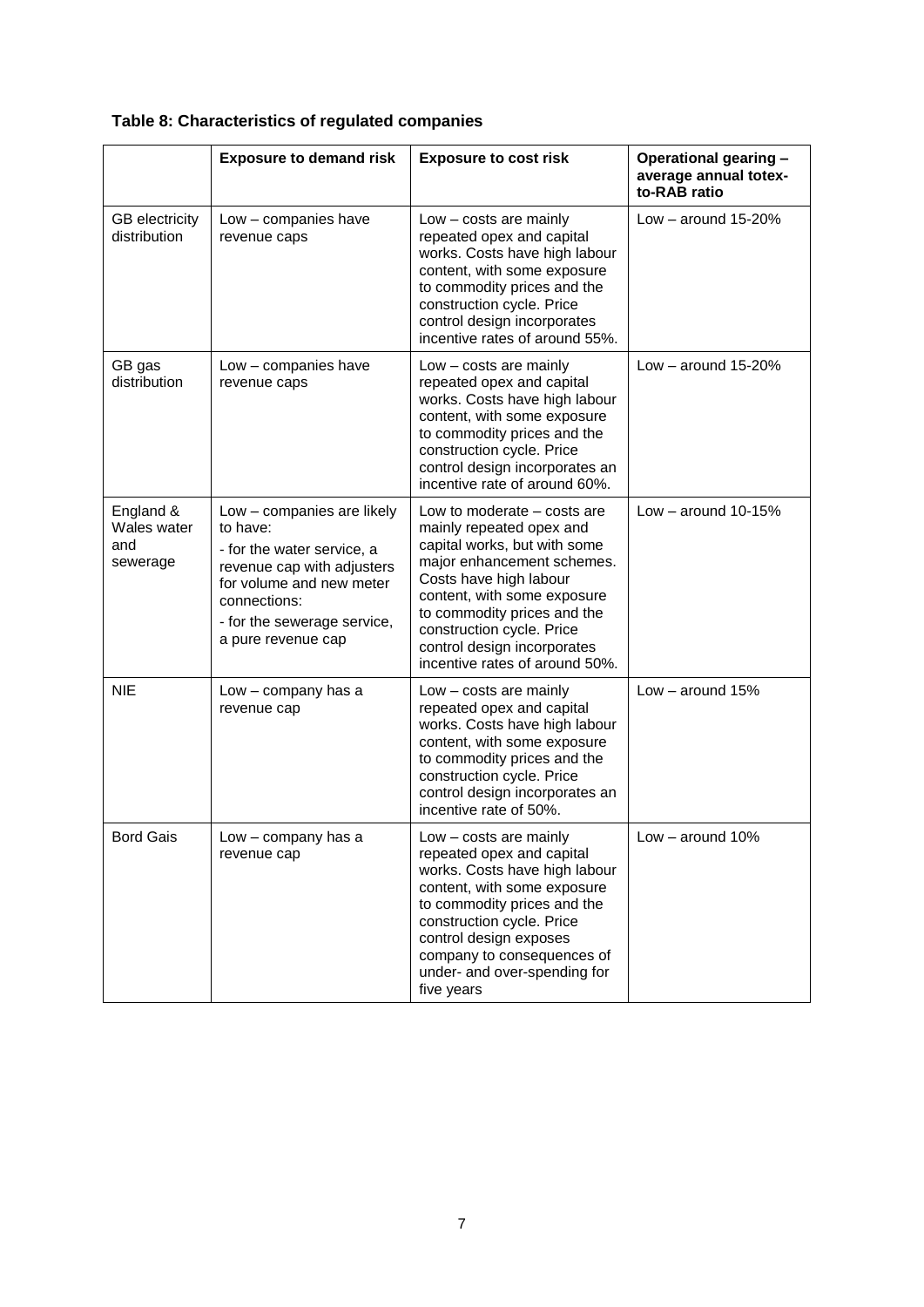| SGN Gas to<br>Moderate in period -<br>current assumption is that<br>the West<br>the company will have a<br>years 6-10<br>price cap<br>Moderate long-term -<br>company faces the risk that<br>customer numbers will not<br>grow to a sufficient base to<br>enable investors to recover<br>their capital in full | Low $-$ year 6-10 costs are<br>mainly repeated opex and<br>capital works. Costs have high<br>labour content, with some<br>exposure to commodity prices<br>and the construction cycle. | tbc |
|----------------------------------------------------------------------------------------------------------------------------------------------------------------------------------------------------------------------------------------------------------------------------------------------------------------|---------------------------------------------------------------------------------------------------------------------------------------------------------------------------------------|-----|
|----------------------------------------------------------------------------------------------------------------------------------------------------------------------------------------------------------------------------------------------------------------------------------------------------------------|---------------------------------------------------------------------------------------------------------------------------------------------------------------------------------------|-----|

*Source*: First Economics' analysis.

*Note*: the totex-to-RAB metric is intended to capture the observations we made earlier about the higher riskiness of firms with small RABs/profits. A high totex-to-RAB ratio implies that profits are fairly resilient in the face of shocks and a small totex-to-RAB ratio implies that returns can be affected quite significantly by even small variations in costs and revenues.

We make the following observations about the entries in this table:

- the conventional network businesses all exhibit negligible revenue risk, relatively low cost risk, and have sizeable RABs. This largely explains why they sit at the left-hand side of the spectrum that we drew in figure 4;
- NIE is not obviously dissimilar to the GB utilities on the three highlighted criteria. Its slightly higher beta reflects a view from the CC that NIE ought to be positioned at the top end of the conventional utilities range due to the differences that there are in the frameworks of regulation in Great Britain and Northern Ireland; and
- SGN's higher beta is a reflection of the greenfield nature of the company's investment in a new network, particularly the risks around volumes and recovery of investment that the business will face in years 6-10.

The position of the PNGL and FE networks depends crucially on the regulatory framework that the Utility Regulator puts in place for GD17. We have been told to assume that both networks will:

- be subject to a revenue cap, which will give them an revenue entitlement irrespective of the volumes on the system;
- be given six-year allowances for opex and capex, subject to an uncertainty mechanism that is linked to actual outputs, with capex under- and over-spending to be retained by the company on a rolling basis; and
- In the case of FE, either FE or the Utility Regulator have the ability to ask for a special or informal review if certain conditions are met in terms of under-/out-performance in relation to opex or capex.

We can therefore add two further entries to the list in table 8 as follows.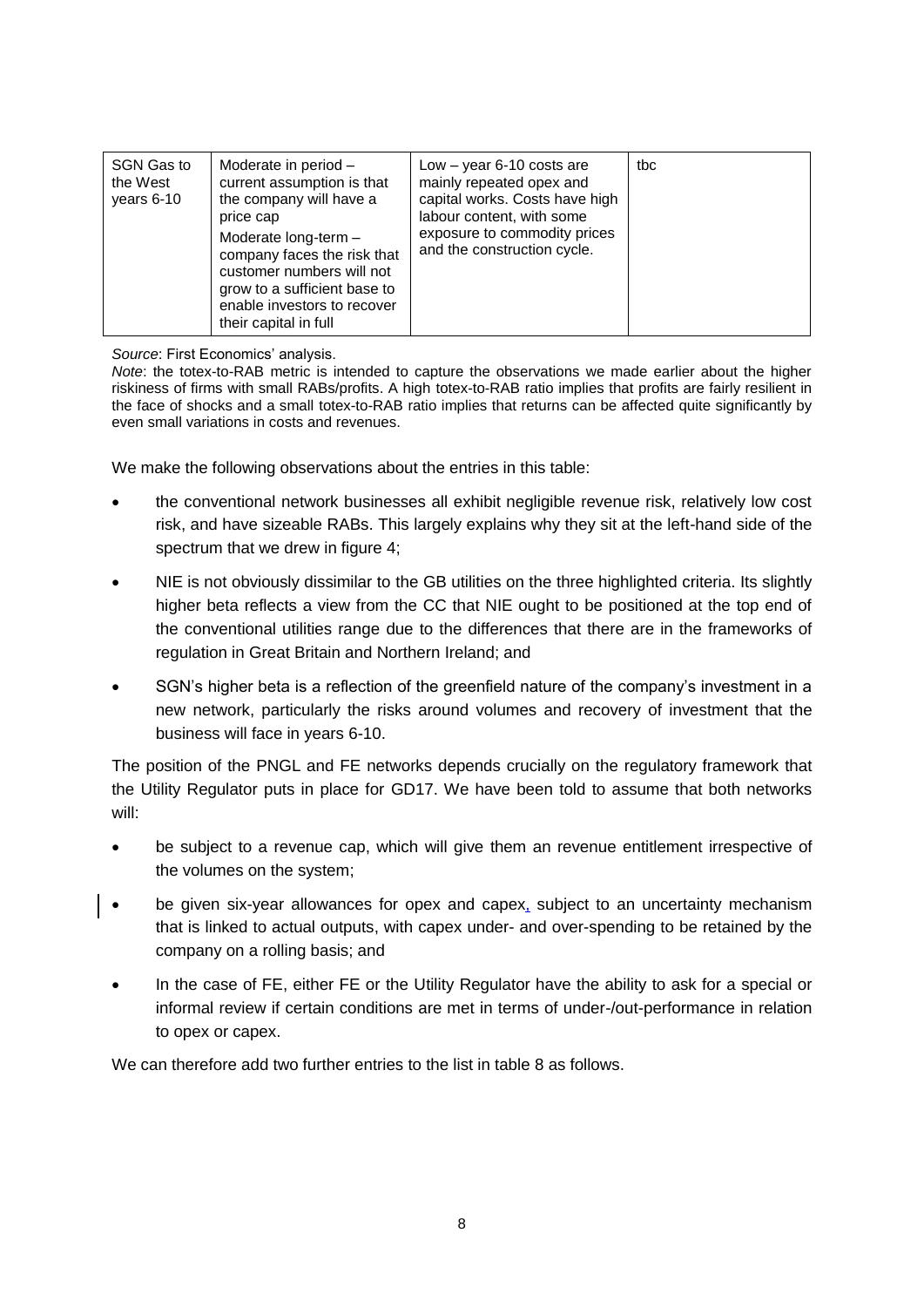|             | <b>Exposure to demand risk</b>                                                           | <b>Exposure to cost risk</b>                                                                                                                                                                                                                                                                                                                             | Operational gearing -<br>average annual totex-to-<br><b>RAB</b> ratio |
|-------------|------------------------------------------------------------------------------------------|----------------------------------------------------------------------------------------------------------------------------------------------------------------------------------------------------------------------------------------------------------------------------------------------------------------------------------------------------------|-----------------------------------------------------------------------|
| <b>PNGL</b> | Low in period – company<br>will have a revenue cap<br>Low long term - discussed<br>below | Low - costs are mainly<br>repeated opex and capital<br>works. Costs have high<br>labour content, with some<br>exposure to commodity<br>prices and the construction<br>cycle. Price control design<br>incorporates uncertainty<br>mechanisms and a rolling<br>incentive mechanism for<br>capex.                                                           | Very low - around 5%                                                  |
| FE          | Low in period – company<br>will have a revenue cap<br>Low long term - discussed<br>below | Low - costs are mainly<br>repeated opex and capital<br>works. Costs have high<br>labour content, with some<br>exposure to commodity<br>prices and the construction<br>cycle. Price control design<br>incorporates uncertainty<br>mechanisms, a rolling<br>incentive mechanism for<br>capex, plus a reopener for<br>material changes in opex or<br>capex. | Low $-$ around 10%                                                    |

**Table 9: Characteristics of regulated companies** 

The two most important entries in the table are the entries for long-term revenue risk and the totex-to-TRV ratios.

 Long-term revenue risk – investor perceptions of business maturity are central to the GD17 cost of capital assessment. The question to ask is "have the businesses have reached the point where investors can be reasonably confident that they will recover the value of their historical and prospective investments in full?". The question does not typically arise in a utility setting because a regulated company normally supplies an essential product and will have a large, captive customer base. By contrast, the Northern Ireland gas networks are slightly different because they have grown quite quickly from a zero base and have had to persuade customers of the merits of taking an unfamiliar product.

We have worked with the Utility Regulator to understand the scenarios in which PNGL or FE might find that they cannot recover a return of and on investments in full. The scenarios we have had to construct are very extreme. This is perhaps best seen in model runs which show that charges would need to rise by only 4.4% and 2.0% in PNGL's and FE's areas respectively if the network was to see zero future connection growth and zero future volume growth, equivalent to a 1.5-2.0% and 0.5-1.0% increase in total customer bills. Note, by way of a sense check, that the draft determination forecast is for volume growth of upto 40% and 80% respectively over the companies' full revenue recovery periods. These do not look like the kind of numbers that one would need to see in order to conclude that investments will be rendered unrecoverable in the face of what would have to be very unfavourable circumstances.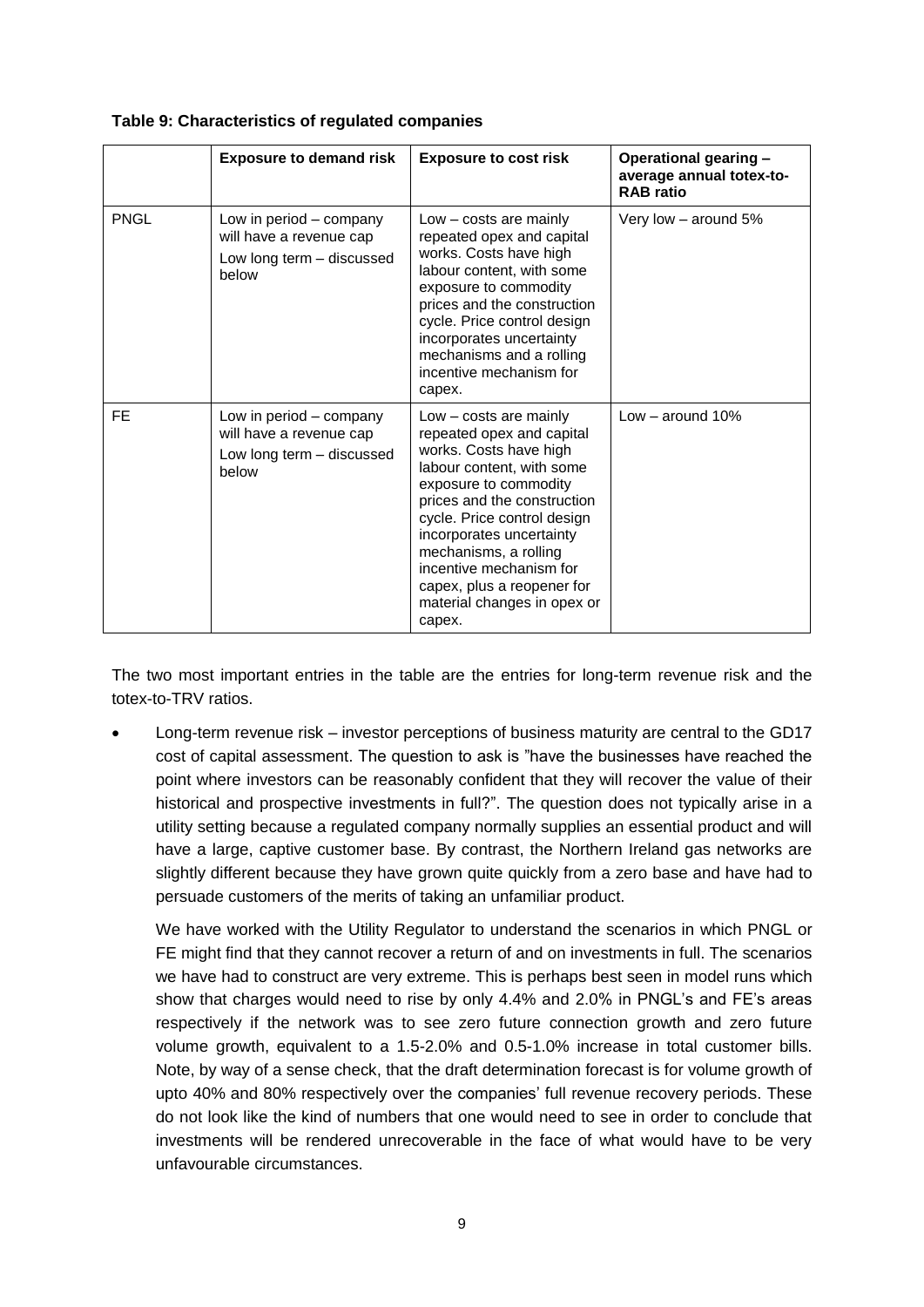For investment to become stranded, we have to assume that the business suffers a catastrophic loss of customers to the point where the remaining customer base is too small to bear the charges that full cost recovery would entail. It is hard to envisage how this could happen or, more pertinently, why PNGL and FE should more be exposed to such collapses than other regulated utilities.

We are therefore very reluctant to say that the risk around recovery of investment is clearly higher for PNGL and FE than it is for other regulated networks. It is for this reason that we mark PNGL's and FE's long-term revenue risk as 'low' in table 9. In doing so, we are taking a different view from that which has been advanced by the company. We draw this out more clearly in annex 1.

 Totex-to-RAB ratio – FE's totex-to-RAB ratio is fairly typical for a regulated utility. PNGL's ratio is unusually high, however, due to the under-recoveries that the business has accumulated within its RAB over the last two decades. When we look at the amounts that PNGL will be charging over the next 30 years, we see a company that is pricing first and foremost to recover the capital that investors have in the business rather than a company that is seeking to recover current costs. With a revenue cap, this results in a more durable profile of cashflows that is not as vulnerable to day-to-day shocks as compared to the position in other regulated industries, for the reasons set out in tables 6 and 7.

These observations help us to position the two companies in figure 4.

PNGL's and FE's greater maturity mean that the firms' beta must sit somewhere to the left of the SGN years 6-10 beta of 0.43 to 0.45. In comparison to PNGL and FE, SGN at year 6, as the newest network, will face the greatest uncertainty about its ability to attain the critical mass of connections that it will need in order to recover a full return of and on investment and therefore exhibits the highest risk among the three networks.

A comparison to NIE and the GB energy networks could mark PNGL as the less risky business: the companies all have revenue caps; there is little to distinguish ongoing cost risk; but PNGL, crucially, has a much lower totex-to-TRV ratio, meaning that percentage shareholder returns will be much less sensitive to any shocks that the business encounters in the coming years. Insofar as investors value a stable and predictable return, it could be said that PNGL will naturally have a lower beta. Quantifying the differential in risk is not straight-forward, but we could envisage a downward adjustment of up to 0.05 from, say, the NIE beta of 0.4.

Set against this, we cannot rule out the possibility that investors will see PNGL and FE as marginally riskier investments. This might be as much due to perceptions of riskiness as actual riskiness. We have had to work quite hard in this assignment to get straight in our minds the positions that PNGL and FE currently have in their markets, including, crucially, the extent to which the recovery of investment is or is not still dependent on yet greater connection numbers. Insofar as investors' lack of familiarity with the Northern Ireland gas industry can be described as a risk factor, there is an argument that PNGL and FE could be viewed as slightly higher risk investments.

Our conclusions, therefore, are as follows:

 PNGL could reasonably be judged to have an asset beta of as low as 0.35 if we put weight on its very low totex-to-TRV and consequent profile of cashfows. Alternatively, there may be an argument for positioning beta as high as 0.4 or 0.425 (but not beyond this level) if we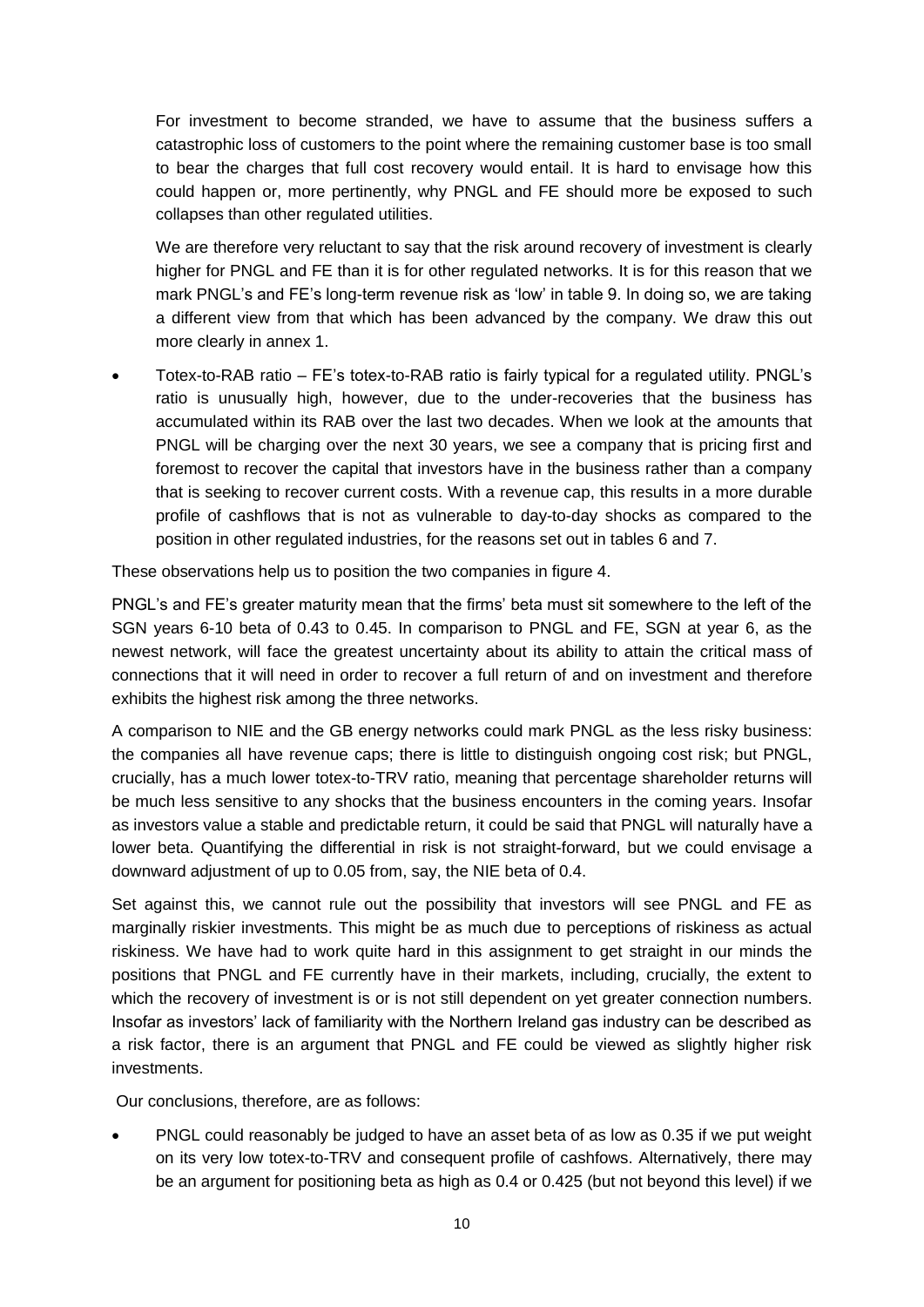allow for the possibility that investors, rightly or wrongly, perceive PNGL to be more risky than, in turn, the GB energy networks and NIE; and

 the same ceiling of 0.425 applies to FE. Because it has a more normal totex-to-TRV ratio, the lower bound on FE's asset beta is 0.38 as Ofgem's estimate of the beta for the GB gas distribution networks.

# **4. Optimal gearing**

Assumptions about gearing affect directly the weightings of the cost of debt and cost of equity components of the weighted average cost of capital calculation. They are also important inputs to the calculation of the cost of debt and cost of equity themselves as, all other things being equal, a higher level of gearing will increase the risk to both debt and equity holders, causing them to demand a higher return in exchange for making capital available.

Regulatory precedent in this area is shown in table 10. In each case the regulator concerned sought to select a figure for gearing which is consistent with the regulated company maintaining an A-/A3 to BBB+/Baa1 credit rating.

| <b>Decision</b>                 | <b>Gearing assumption</b> | Year |
|---------------------------------|---------------------------|------|
| Ofgem, gas distribution         | 65%                       | 2012 |
| Ofgem, gas transmission         | 62.5%                     | 2012 |
| Ofgem, electricity transmission | 60%                       | 2012 |
| CER, Bord Gais                  | 55%                       | 2012 |
| CC, NIE                         | 45%                       | 2014 |
| Ofgem, electricity distribution | 65%                       | 2014 |
| Ofwat, water and sewerage       | 62.5%                     | 2014 |

**Table 10: Gearing assumptions in relevant regulatory reviews**

The relevant gearing assumptions, with the exception of NIE, lie in a relatively narrow range of 55% to 65%.

In comparing PNGL to FE against these other companies, it is important first of all to be cognizant of the assessment of relative risk given in section 3. This tells us that there is no particular reason to think that the two Northern Ireland gas networks should not be 'in the pack' with the other regulated utilities.

One possible distinguishing feature is that the GD17 price control calculation for PNGL and FE provides for a Profiling Adjustment through which the companies' revenue entitlements are to be smoothed over a 30-year and 20-year period respectively. The effect of this Profiling Adjustment in the GD17 period is that a proportion of the revenue that the business would be entitled to under a conventional building block price calculation is to be deferred to subsequent control periods. This may impact on certain short-term, cashflow-based credit metrics and serve to limit the amount that lenders permit the networks to borrow in the near term.

In the circumstances, we consider that is prudent to select conservative gearing assumptions. The pre-tax WACC calculation is not especially sensitive to the choice of capital structure, but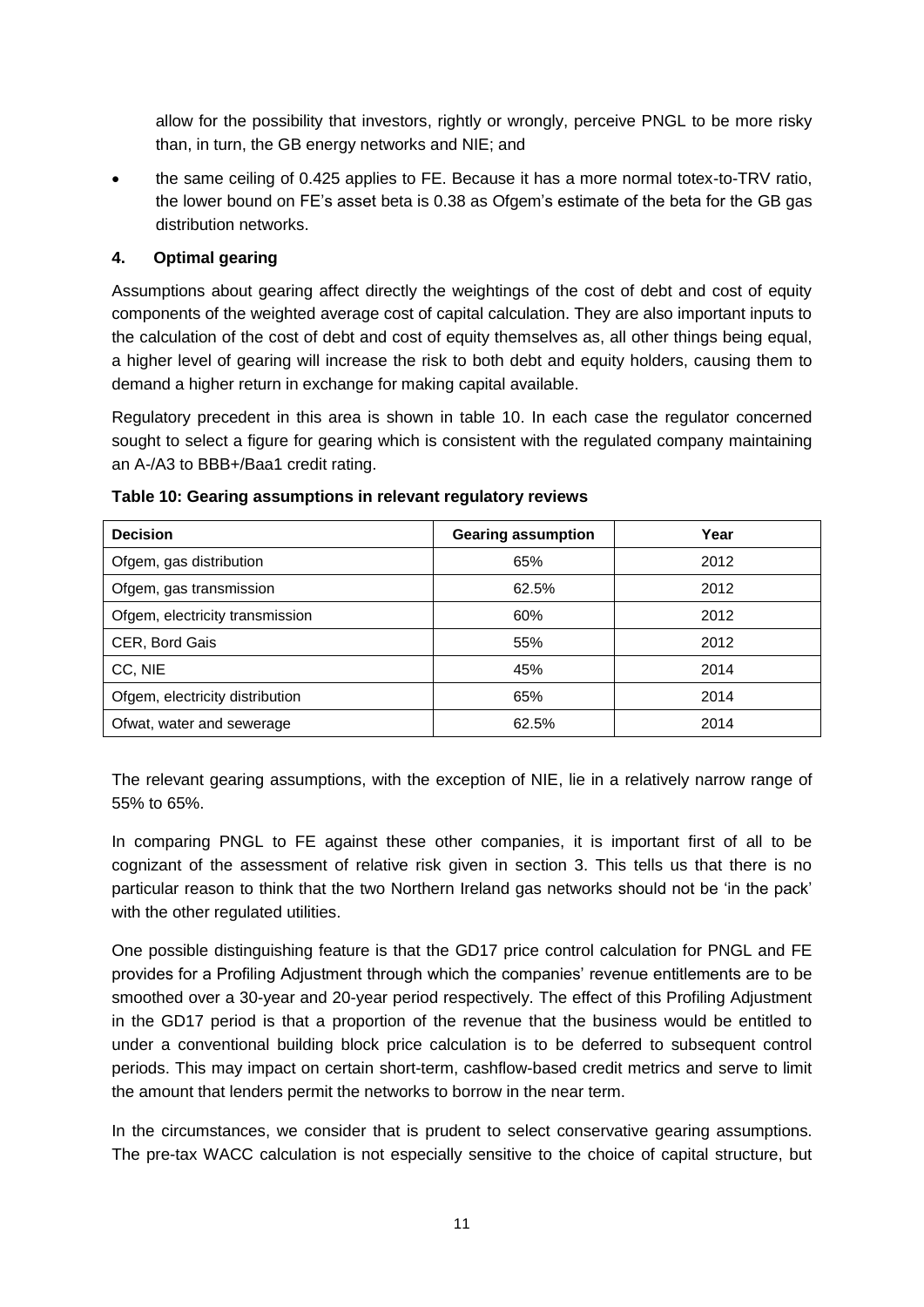there is a danger of introducing an inconsistency within the WACC calculation if we go for a level of gearing that the companies do not go on to practically attain.

On this basis, we think it is prudent to select gearing of 55% from the above 55% to 65% range for both networks.

# **5. Cost of debt**.

The interest that lenders demand from companies – unlike the returns required by shareholders – is something that is directly observable. Our task in putting a value to the cost of debt is to use available data to benchmark the interest that we would expect efficiently financed businesses with an A3/A- to Baa1/BBB+ rating to pay on their borrowings.

In previous cost of capital reports, we have expressed a preference for focusing on the interest paid by the real-life company as the natural starting point in this analysis. Although we would not want to go as far as to match pound-for-pound the monies paid by a regulated company in all circumstances, we think that regulators should also feel comfortable about drawing information from the actual borrowing arrangements a company has entered into at times when it has encountered externally driven financing challenges. If we can say that a company has responded to those challenges in the way that any normal commercial company would when faced with the same situation, it would seem logical to take the resulting interest payments as the efficient costs of financing the networks. We note that this is also consistent with the approach taken by the CC/CMA in recent inquiries.

In the cases of PNGL and FE, there is an obstacle to this approach in GD17 because both companies are due to undertake major refinancing activities over the course of the next control period (at mid-2017 in the case of PNGL and at mid-2019 in the case of FE). This means we can observe the companies' actual costs of debt at the start of the price control, but do not and cannot know what interest costs the business might be paying at the end of the period. We therefore suggest to the Utility Regulator in annex 2 to the paper that there are a range of possible ways of updating the estimates that follow in-period once the companies' (new) actual cost of borrowing are known.

Pending the Utility Regulator's decision on this matter, we can construct a forecast of the companies' costs of debt as follows. Table 11 starts with PNGL's and FE's current interest costs.

|             | Nominal interest costs, existing borrowings                                      |
|-------------|----------------------------------------------------------------------------------|
| <b>PNGL</b> | £275m bond, coupon 5.5%                                                          |
|             | £65m bank debt, hedged at 4.2%                                                   |
|             | £104m bank debt, LIBOR plus 2%                                                   |
| FE          | intra-group pass-down of around £100m of bank<br>debt, average cost 2017-19 4.1% |

# **Table 11: Embedded debt costs, excluding transaction costs**

The forecast weighted average nominal cost of debt for PNGL is 4.3%. The forecast nominal cost of debt for FE is 4.1%.

Looking forward to the likely costs that the companies will incur at refinancing, figure 12 shows the yields on A and BBB rated UK corporate bonds with a 10+year maturity.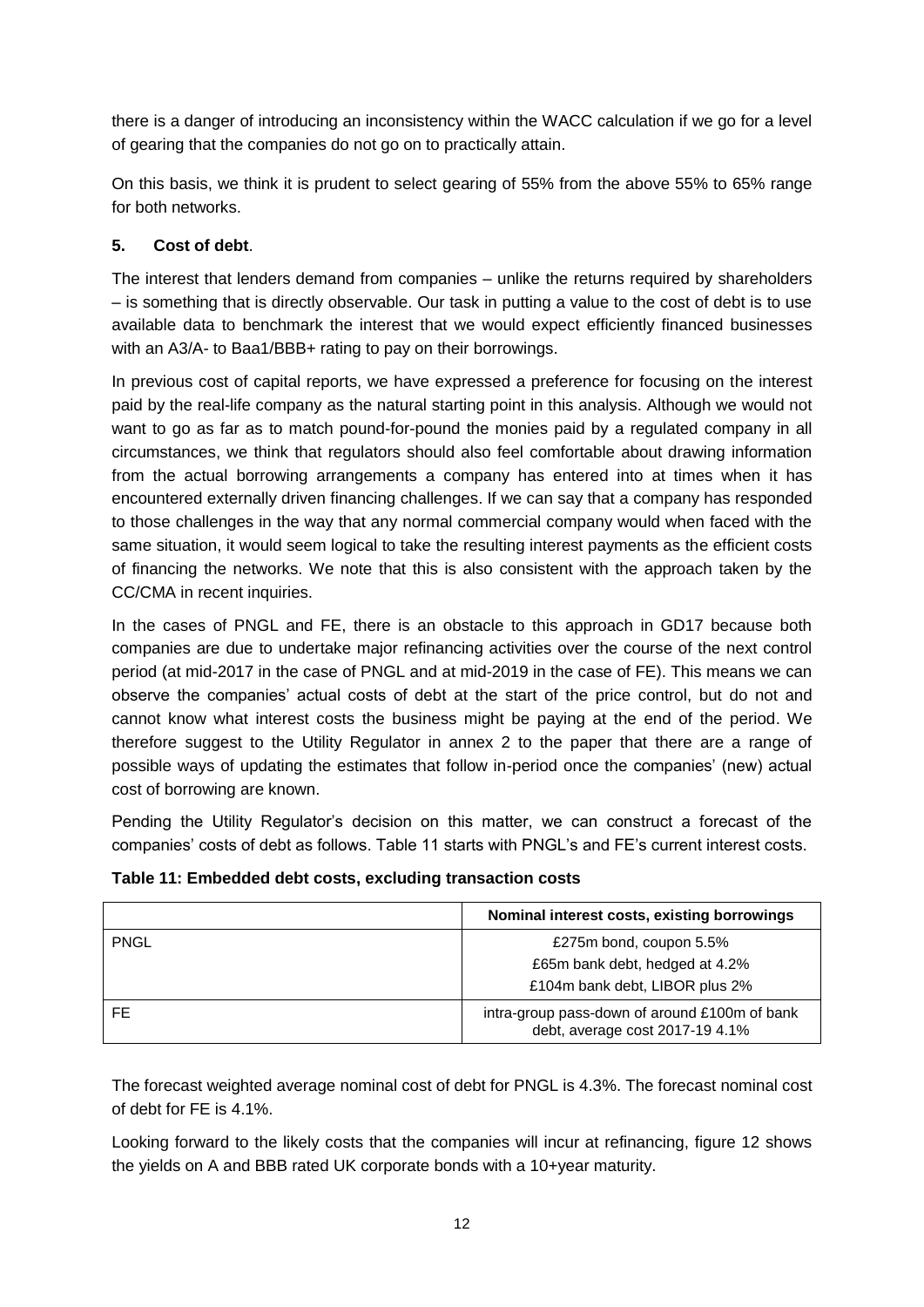**Figure 12: iBoxx bond yield indices**



02/01/2008 02/01/2009 02/01/2010 02/01/2011 02/01/2012 02/01/2013 02/01/2014 02/01/2015 02/01/2016

*Source*: iBoxx.

The yield on the BBB index at 31 December is 4.4%. This would be an appropriate benchmark for PNGL and FE if market interest rates were expected neither to rise or fall ahead of their refinancings. A sense of market expectations can be obtained by looking at forward gilt rates. These are shown in figure 13.

**Figure 13: Forward rates for 10-year nominal gilts**



*Source*: Bank of England website and First Economics' calculations.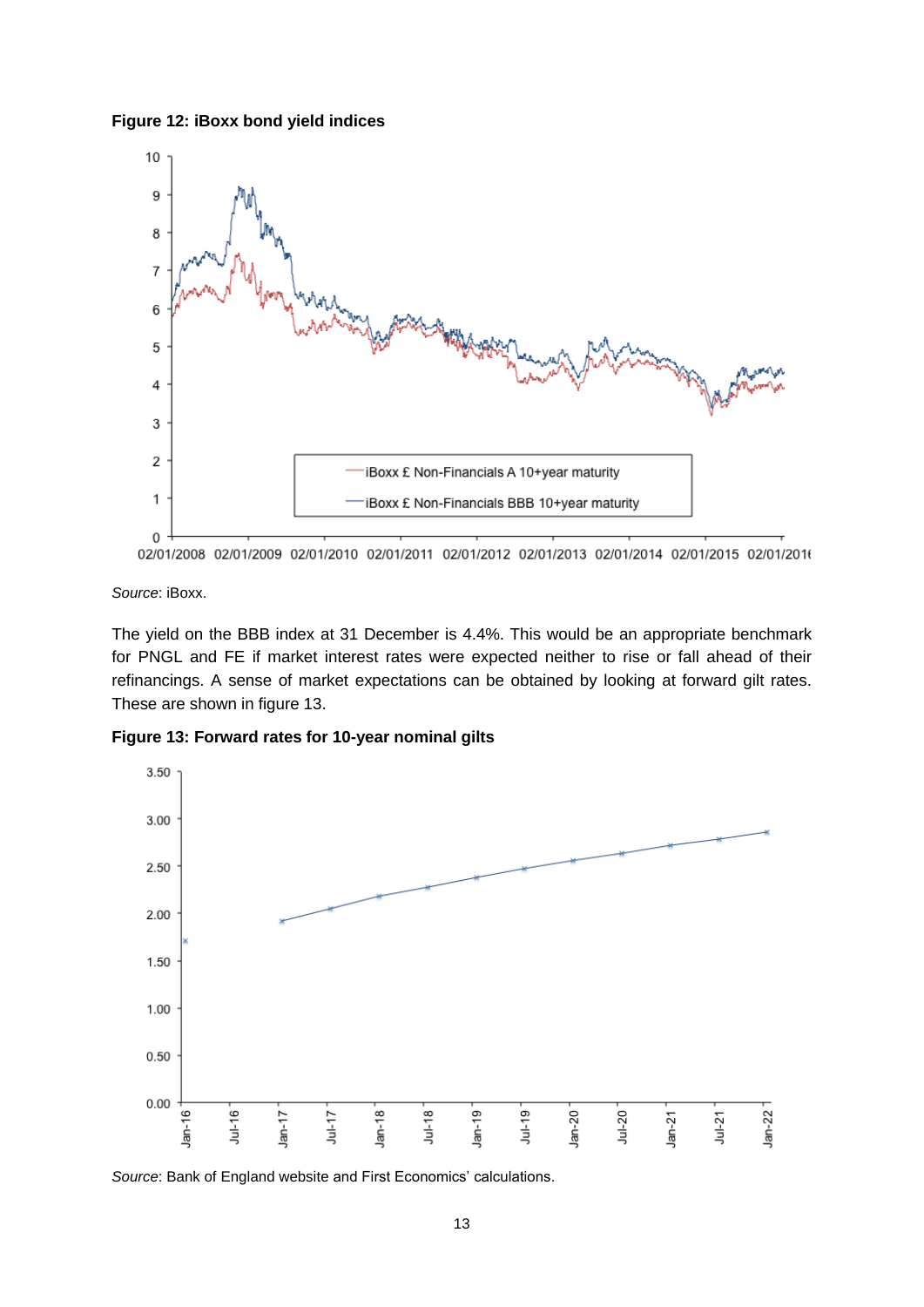The curve shows that markets are currently pricing in a 40 basis points increase in gilt rates by mid-2017 and a 80 basis points increase by mid-2019. All other things being equal, we might expect similar upward pressure on corporate interest rates, suggesting that it is prudent to increase the 4.4% estimate of market interest rates by 0.4% and 0.8% respectively.

On top of this, there is evidence from a simple comparison of the secondary market yield on PNGL's bond versus the yield on similar bonds issued by GB networks that lenders require a small premium for holding PNGL's debt. This likely reflects illiquidity in comparison to the more actively traded GB debt. Recent evidence (i.e. since the resolution of PNGL's CC reference in 2012) indicates that a premium of around 40 basis points ought to be factored into the forwardlooking cost of debt.

Finally, it is necessary to make allowance for transaction costs. We initially provide for 30 basis points for PNGL and 60 basis points for FE to be consistent with information that the companies have supplied about the costs incurred when raising their existing debt. We use the same 30 basis points for PNGL's new debt, but allow for a slightly lower 40 basis points for FE's new borrowing to reflect the likely benefit of a higher quantum of borrowing. We note that further discussion with the Utility Regulator is likely to be required on these costs, having regard to factors such as the type, quantum and tenor of debt that the companies propose to raise through their refinancings.

The preceding numbers come together into the following calculations of the overall costs of debt.

| Company     | Average nominal cost of debt, GD17      |      |                          |      |  |
|-------------|-----------------------------------------|------|--------------------------|------|--|
| <b>PNGL</b> |                                         |      | Current market rates     | 4.4% |  |
|             |                                         |      | Forward rate adjustment  | 0.4% |  |
|             | Average interest costs                  | 4.3% | Illiquidity premium      | 0.4% |  |
|             | <b>Transaction costs</b>                | 0.3% | <b>Transaction costs</b> | 0.3% |  |
|             | Embedded debt                           | 4.6% | Cost of new debt         | 5.5% |  |
|             |                                         |      |                          |      |  |
|             | 10:90 weighted average                  |      |                          |      |  |
|             |                                         |      |                          |      |  |
|             | Weighted average cost of debt = $5.4\%$ |      |                          |      |  |
| FE.         |                                         |      | Current market rates     | 4.4% |  |
|             |                                         |      | Forward rate adjustment  | 0.8% |  |
|             | Average interest costs                  | 4.1% | Illiquidity premium      | 0.4% |  |
|             | <b>Transaction costs</b>                | 0.6% | <b>Transaction costs</b> | 0.4% |  |
|             | Embedded debt                           | 4.7% | Cost of new debt         | 6.0% |  |
|             |                                         |      |                          |      |  |
|             | 40:60 weighted average                  |      |                          |      |  |
|             |                                         |      |                          |      |  |
|             | Weighted average cost of debt = $5.5\%$ |      |                          |      |  |

**Table 14: Forecast average costs of debts for GD17**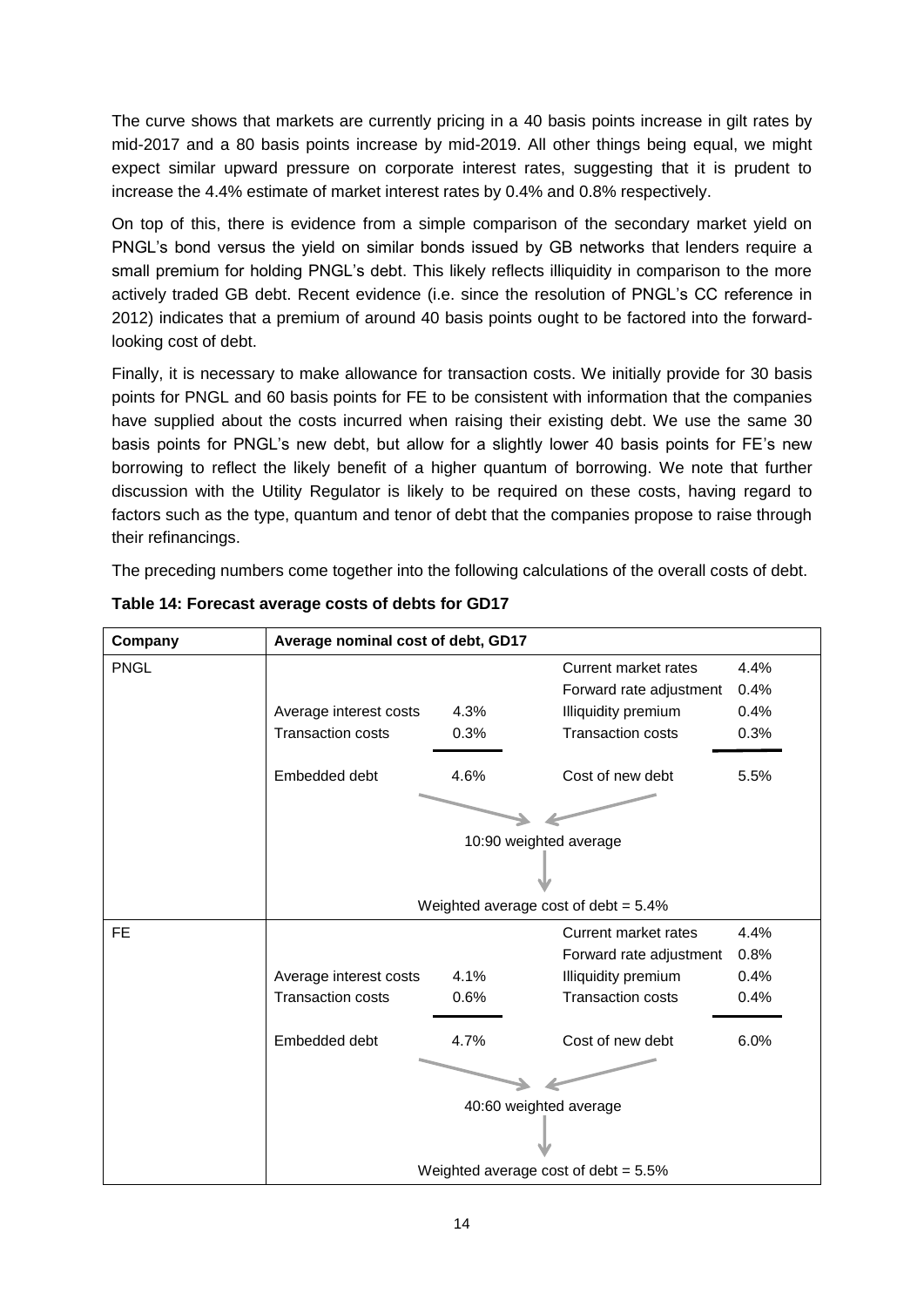The computed costs of debt are 5.41% for PNGL and 5.48% for FE. We need to convert from nominal figures to real figures for inputting into the cost of capital computation. We advise that the conversion for inflation should be consistent with the inflation forecasts that the regulator is using throughout the GD17 review. Pending detail on what these forecasts are we use an average annual inflation rate of just under 3.1% for the reasons set out in annex 3. This means that we convert the nominal costs of debt into real costs of debt of approximately 2.3%.<sup>3</sup>

# **6. Generic cost of equity parameters**

# **6.1 Risk-free rate**

Having estimated the cost of debt directly, an estimate of the risk-free rate is needed solely for the purpose of estimating the cost of equity.

The approach used by regulators to assess the risk-free rate has in the past been to analyse yields on government-issued index-linked gilts. Figure 15 below plots the index-linked gilt yields over the last ten years, for three different maturities of bond.



# **Figure 15: Index-linked gilt yields**

*Source*: Bank of England.

The chart shows that investors are currently willing to lend to the UK government at negative real (i.e. RPI-stripped) interest rates. This is partly a function of the panic that engulfed the markets in the wake of the Lehman Brothers collapse and consequent financial crisis, and partly a function of policymakers' response that crisis, particularly the programme of quantitative easing  $-$  a coordinated effort by central banks to intervene in financial markets and bring the returns on lowrisk assets down in an effort to divert capital to more productive uses.

 3 The conversion formula is ( 1 + real cost of debt ) = ( 1 + nominal cost of debt ) / ( 1 + forecast inflation ).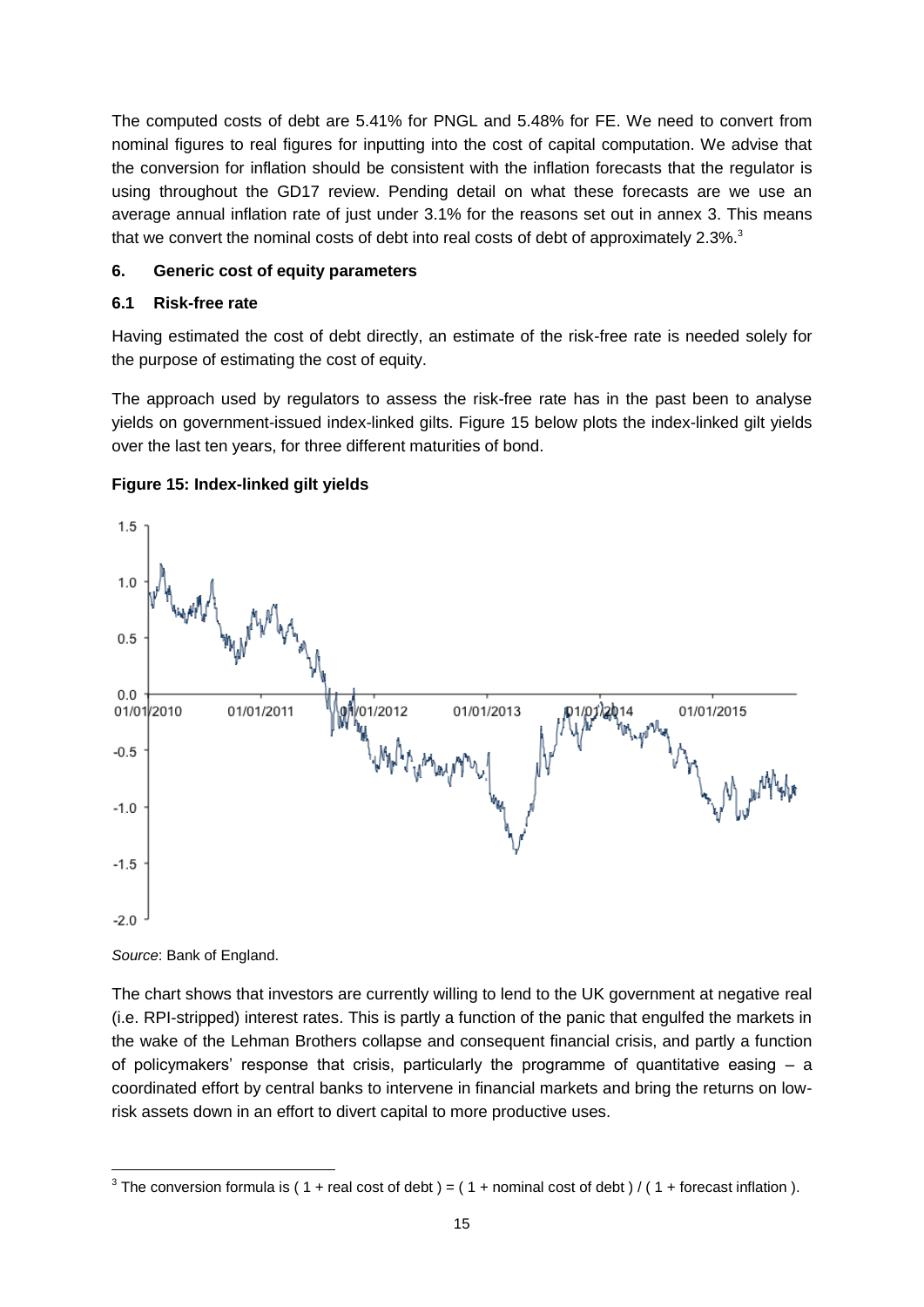It is uncontroversial to state that yields on government bonds have been distorted by these actions. The Bank of England made the following estimate in a 2011 paper:<sup>4</sup>

Based on analysis of the reaction of financial market prices and model based estimates, we find that asset purchases financed by the issuance of central bank reserves—which by February 2010 totalled £200 billion—may have depressed medium to long term government bond yields by about 100 basis points

It is also uncontroversial to state that yields are likely to move upwards when policymakers end and then reverse their interventions. The unknowns are: when this shift will occur; and the level at which risk-free rates will settle when the transition back to 'normal' market conditions is complete.

In the circumstances, the UK's economic regulators have tended to allow for positive risk-free rates in recent cost of capital assessments. Relevant data points are summarised in Table 16 below.

| <b>Decision</b>                    | Risk-free rate assumption | Year |  |
|------------------------------------|---------------------------|------|--|
| CAA, Heathrow/Gatwick Airports     | 0.5%                      | 2014 |  |
| <b>Competition Commission, NIE</b> | 1.5%                      | 2014 |  |
| Ofgem, RIIO-ED1                    | 1.5%                      | 2014 |  |
| Ofwat, PR14                        | 1.25%                     | 2014 |  |
| Ofcom, mobile networks             | 1.0%                      | 2015 |  |
| CMA, Bristol Water                 | 1.25%                     | 2015 |  |

#### **Table 16: Risk-free rate assumptions in relevant regulatory reviews**

We do not think that there is any single 'right' answer to the question: what will the risk-free rate be in the 2017-22 regulatory period? Predicting market shifts is not an exact science and the table above shows that the Utility Regulator can justify a risk-free rate anywhere in the range 0.5% to 1.5%. We recommend selecting a 1.25% point estimate from within this range to align with the CMA's recent estimate.

We note that if this figure turns out to be too high or too low, the effect on the overall cost of capital calculation is very small.

# **6.2 Market return/ Equity risk premium**

The final input into CAPM is Rm, the return on the market portfolio. Some cost of capital studies arrive at a value for  $R_m$  only indirectly by estimating an equity-risk premium and adding this figure to the risk-free rate. Like the CMA, we prefer to estimate  $R_m$  directly so as to ensure that there is no inconsistency in the cost of equity calculation.<sup>5</sup>

\_\_\_\_\_\_\_\_\_\_\_\_\_\_\_\_\_\_\_\_\_\_\_\_\_\_\_\_\_\_\_\_\_\_\_<br><sup>4</sup> Joyce, Lasaosa, Stevens, Tong (2011), The financial market impact of quantitative easing in the United Kingdom.

 $5$  The main risk of inconsistency comes from using an  $R_f$  in the derivation of an equity-risk premium that differs from the choice of  $R_f$  that we made earlier (note that  $R_f$  appears twice in the CAPM formula and should take the same value each time). Among other things inconsistencies can arise due to the measurement of  $R_f$  over different times periods or as a result of using data from different 'risk-free' securities when deriving an equity-risk premium.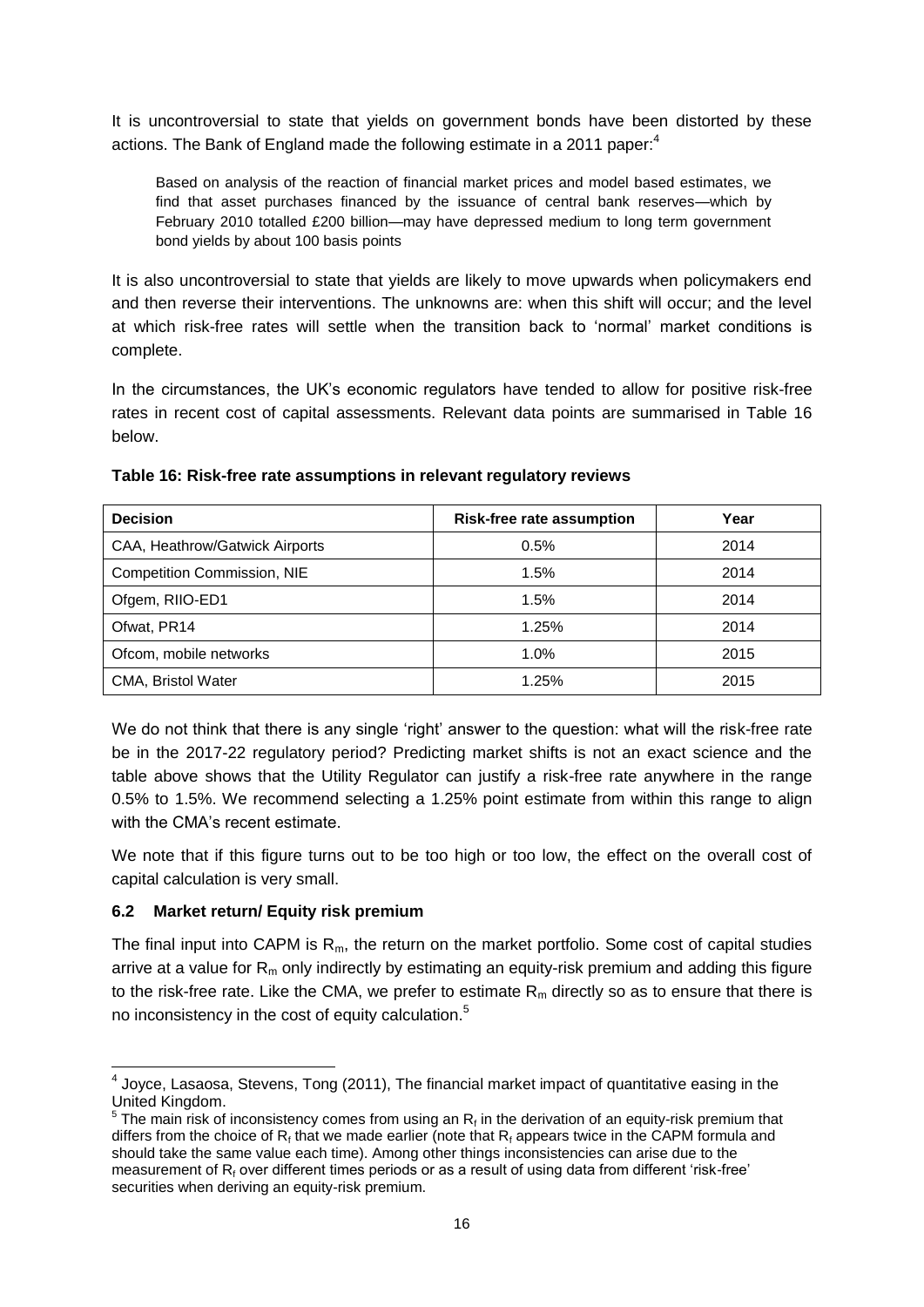Recent regulatory assumptions for the overall market return for equities are given in table 17 below.

| <b>Decision</b>                    | <b>Equity market return assumption</b> | Year |
|------------------------------------|----------------------------------------|------|
| CAA, Heathrow/Gatwick Airports     | 6.25%                                  | 2014 |
| <b>Competition Commission, NIE</b> | 6.5%                                   | 2014 |
| Ofgem, RIIO-ED1                    | 6.5%                                   | 2014 |
| Ofwat, PR14                        | 6.75%                                  | 2014 |
| Ofcom, mobile networks             | 6.3%                                   | 2015 |
| CMA, Bristol Water                 | 6.5%                                   | 2015 |

**Table 17: Equity market return assumptions in relevant regulatory reviews**

This body of precedent presents a fairly narrow range for the market return of 6.25%% to 6.75%. This is mainly a function of the statements that the Competition Commission made about the value of  $R_m$  in its determination for NIE:

The interpretation of the evidence on market returns remains subject to considerable uncertainty. The CC said in recent regulatory inquiries that 7 per cent is an upper limit for the expected market return, based on the approximate historical average realized return for short holding periods. We think that it may be appropriate to move away from this upper limit based on historical realized returns and place greater reliance on ex ante estimates derived from historical data which tend to support an upper limit of 6.5 per cent. We note the following points in support of setting an upper limit for the market return of 6.5 per cent:

(a) We consider that the return on the market is a more stable parameter than the ERP. However, it remains the case that it exhibits considerable volatility and cannot therefore be regarded as fixed over time.

(b) We note that past returns necessarily incorporate, inter alia, revisions in expectations for future cash flows and discount rates. DMS (2007) attempted to address this issue directly by decomposing past realized returns. We share its view that some elements of the return, in particular the historical expansion in valuation ratios, is unlikely to be repeated in the future.

(c) In applying the CAPM, we seek to derive the expected return on the market. This is not necessarily the same as the realized return, even over long time horizons, if unexpected events occur. In this regard we note that attempts to estimate the historical expected ex ante return suggest that this is considerably lower than the realized return.

(d) A forward-looking expectation of a return on the market of 7 per cent does not appear credible to us, given economic conditions observed since the credit crunch and lowered expectations of returns.

We consider that the appropriate upper limit for the market return is 6.5 per cent.

Given this strong steer from the CC, we do not think it is credible for us to recommend a different value to the Utility Regulator. Our proposed  $R_m$  therefore matches the CC/CMA figure of 6.5%. When taken alongside the proposed risk-free rate of 1.25%, this gives a value for the equity-risk premium of 5.25%.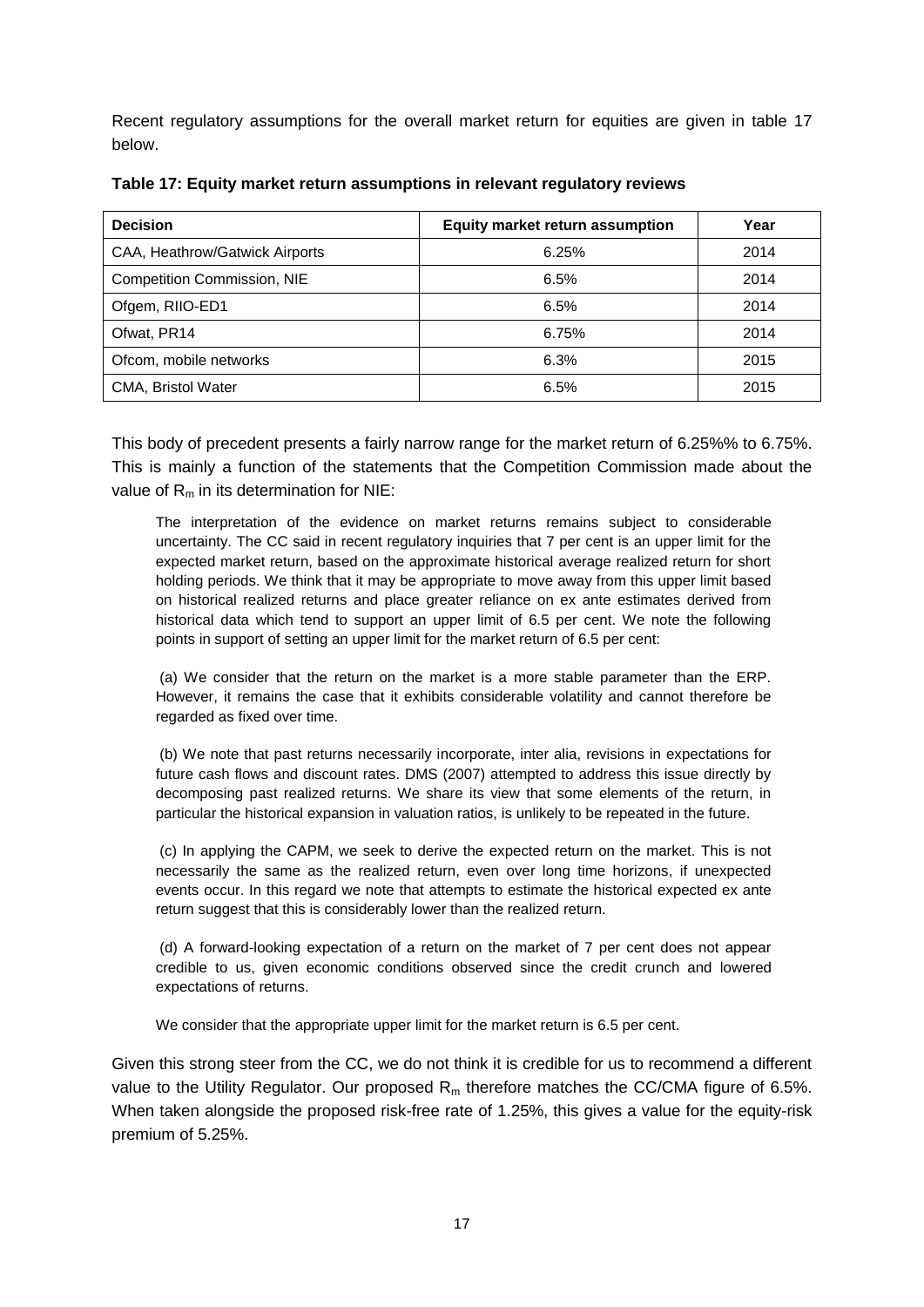# **7. Tax**

Because our costs of capital are pre-tax costs of capital, we need to uplift our CAPM cost of equity calculations by this amount if we are to ensure that charge controls cover return shareholders their full cost of equity after the payment of tax on profits.

The prevailing corporation tax rate at the time of writing is 20%. We understand that the Utility Regulator is proposing to put in place an adjustment mechanism if there is a reduction in this rate during the GD17 period.

# **8. Overall Cost of Capital Calculation and Conclusions**

Table 18 combines our individual component estimates into ranges for the overall pre-tax costs of capital.

|                             | <b>PNGL</b> |       |      | FE.   |
|-----------------------------|-------------|-------|------|-------|
|                             | Low         | High  | Low  | High  |
| Gearing                     | 0.55        | 0.55  | 0.55 | 0.55  |
| Cost of debt (%)            | 2.3         | 2.3   | 2.3  | 2.3   |
| Risk-free rate (%)          | 1.25        | 1.25  | 1.25 | 1.25  |
| Market return (%)           | 6.5         | 6.5   | 6.5  | 6.5   |
| Asset beta                  | 0.35        | 0.425 | 0.38 | 0.425 |
| Equity beta                 | 0.66        | 0.77  | 0.72 | 0.83  |
| Post-tax cost of equity (%) | 4.7         | 5.3   | 5.0  | 5.6   |
| Tax rate                    | 20          | 20    | 20   | 20    |
| Pre-tax cost of equity (%)  | 5.9         | 7.0   | 6.3  | 7.0   |
| Pre-tax WACC (%)            | 3.9         | 4.4   | 4.1  | 4.4   |

# **Table 18: Proposed range for the PNGL and FE GD17 WACCs**

The calculations give a real pre-tax cost of capital of 3.9% to 4.4% for PNGL and 4.1% to 4.4% for FE.

These figures are lower than the current rate of return of 7.5%, reflecting the networks development in recent years from higher risk greenfield investments to more conventional regulated utilities.

The ranges are lower than Ofgem's RIIO-GD1 implied 2016/17 pre-tax WACC of 4.5% because:

- the GB networks have comparatively expensive embedded debt costs locked in for the whole of the 2013-21 control period. The opportunity that PNGL and FE have to refinance at still historically low rates of interest results in an allowed cost of debt that is slightly lower than Ofgem's indexed cost of debt; and
- Ofgem in 2012 used a value for  $R_m$  that sits higher than current best regulatory practice (including in Ofgem's own 2014 RIIO-ED1 determination).

Finally, the figures are lower than the RP5 NIE cost of capital because NIE also had comparatively expensive embedded debt costs locked in for the whole of the RP5 period.

In selecting a point estimate from our table 18 range, our advice to the Utility Regulator is that it needs to consider the potential risk factors that we highlight in section 3. A rate of return in the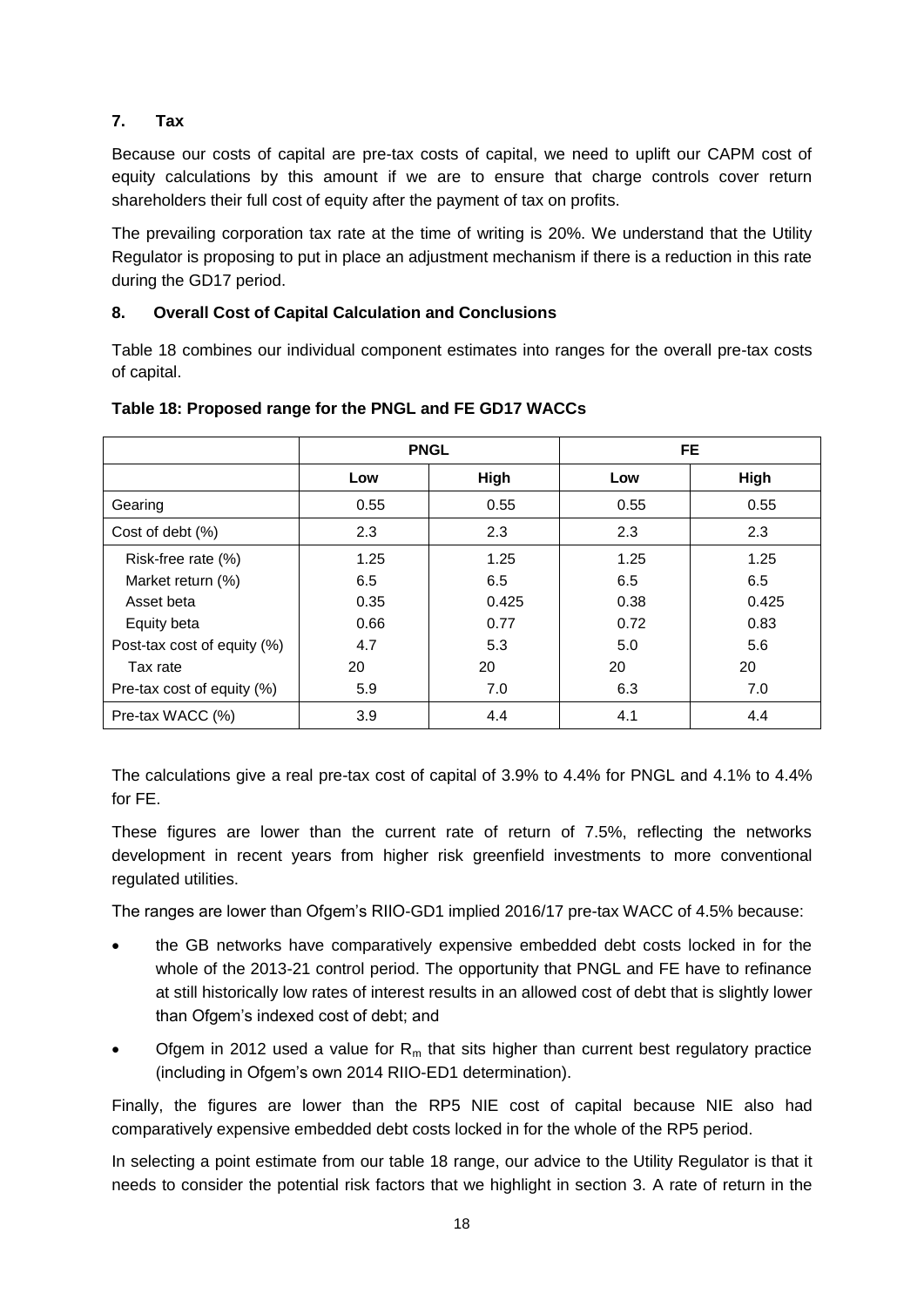lower half of the range for PNGL will only be appropriate if the regulator wishes to put weight on the observations that we have made about PNGL's very low totex-to-TRV ratio. A rate of return above the mid-point of the PNGL range and above the low point of the FE range can be justified if the regulator considers that PNGL and FE are more risky networks in the eyes of investors when compared to conventional utility companies.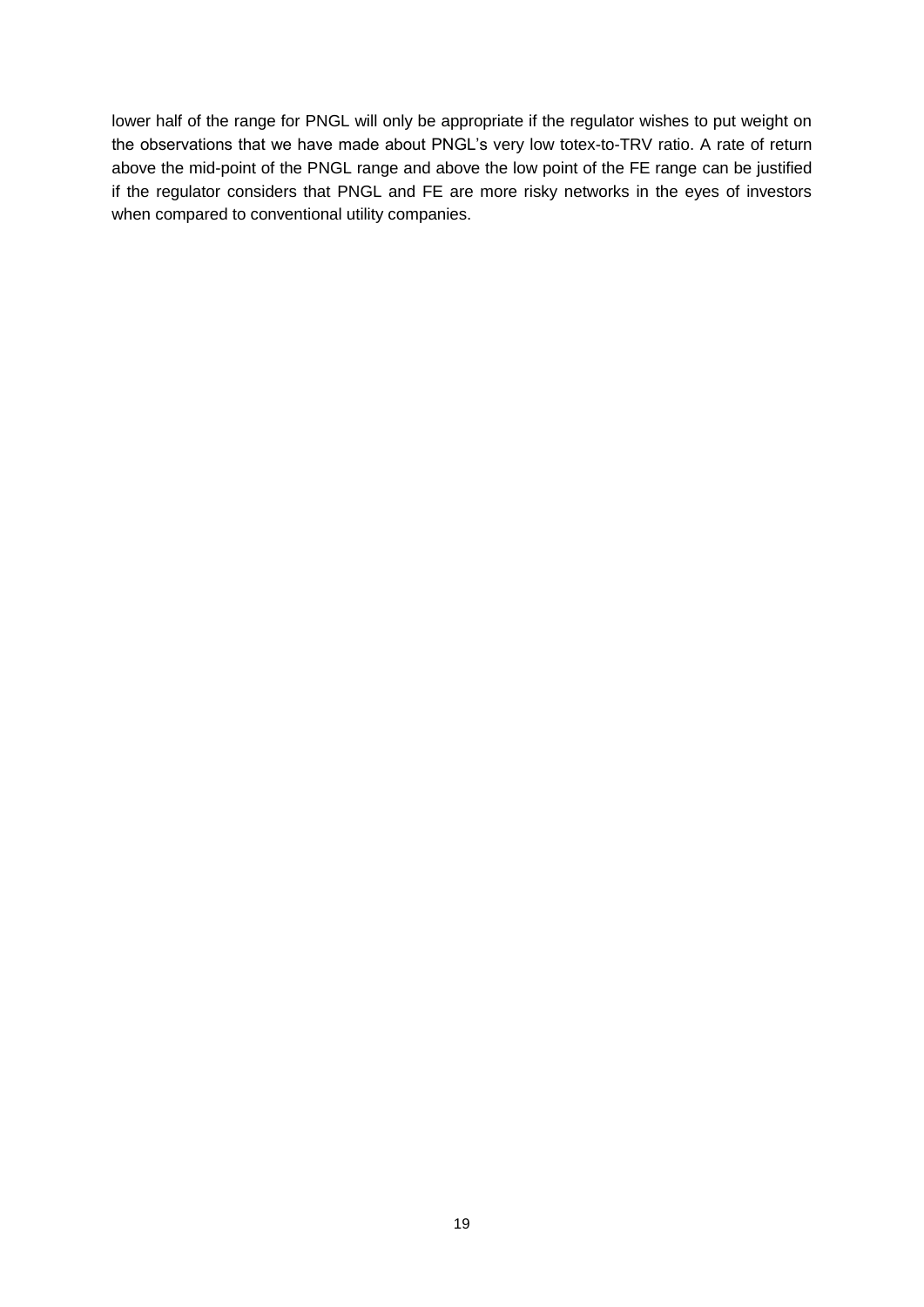# **Annex 1: Further Discussion of PNGL's and FE's Risk Profiles**

In their WACC submissions to the Utility Regulator, PNGL and FE both made arguments that they are higher risk utility network businesses. Our observations on these arguments are set out below.

#### *Size of the current customer base and future volume risk*

PNGL and FE both highlighted in their submissions that they are relatively new networks whose current penetration rates sit noticeably below uptake of gas in Great Britain. Both companies also drew attention to the risks that they face around future connection numbers.

We note that a comparison between current customer numbers and the maximum customer base is not a conventional measure of risk. There are a variety of firms that supply a minority of customers in any geographical area that are considered very low risk, including some regulated businesses (e.g. in the rail and telecoms sectors). What matters is not so much how many consumers a firm does not supply, but what characteristics the existing customer base exhibits as regards (in)sensitivity to price and other market risks.

Similarly, it may well be the case that the uncertainties around volumes are higher in the Northern Ireland gas industry in comparison to other regulated industries. However, it is not necessarily the case that shareholders are exposed to greater uncertainty of return as a consequence. As we noted in section 3, the Utility Regulator is attempting to shield investors from in-period volume risk through the setting of revenue caps, which give the networks a fixed entitlement to collect revenues from customers irrespective of demand.

The key question, to our mind, is whether PNGL or FE face any real risk of not being able to collect on that revenue requirement because they cannot feasibly charge up to the level of their revenue entitlements, both within the GD17 period and thereafter.

Neither PNGL nor FE considers this matter in detail in their June 2015 submissions. Both companies state with conviction that their investors are exposed to long-term cost recovery risk, but without adducing any evidence to support this position or to quantify how serious this risk now is. In the absence of such detailed analysis, we have explored with the Utility Regulator what would have to happen for the networks to be unable to recover their full RABs, as recorded in the main body of this paper.

# *Profiling Adjustment*

PNGL and FE drew attention to the Profiling Adjustment within their price control formulae, both as support for their arguments about maturity but also as a risk factor in its own right.

It is correct to note that the Profiling Adjustment, and the equalisation of charges over multiple control periods more generally, is a non-standard feature of revenue cap regulation. However, when one digs deeper, it is apparent that the thinking that lies behind the Profiling Adjustment is no different to the thinking that underpins the selection of non-standard depreciation profiles / RAB run-off rates or adjustments to the balance between fast and slow money in other regulated sectors. The GD17 Profiling Adjustment, in its effect, seeks to ensure that the costs of building the network are shared out equitably across several generations of customers, recognising that a standard straight-line depreciation of the RAB might impose too high a cost on consumers in the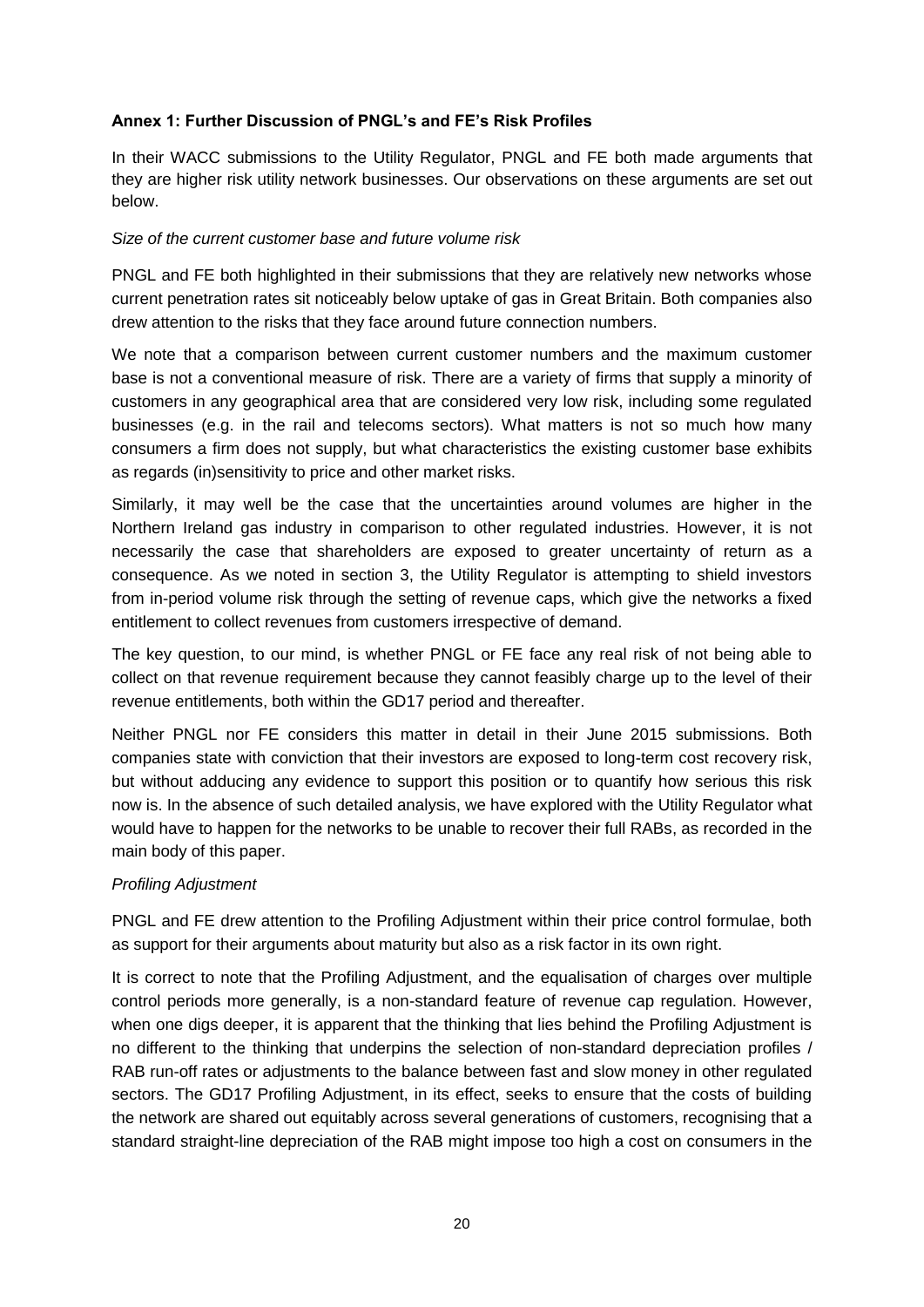early years (when volumes are smaller) and too low a cost of consumers in later years (when volumes are likely to be higher).

It is difficult to see that equalisation of charges, implemented for reasons of inter-generational equity, is an indicator of riskiness or contributes to heightened risk in its own right, any more than Ofgem's or Ofwat's non-standard depreciation rules increase risk. Provided that revenue entitlement that is moved between customers is rolled up at the WACC, companies are being asked only to accept a NPV-neutral reprofiling of revenues for the sake of treating successive cohorts of customers fairly.

#### *Historical under-recovery of revenues*

FE in its submission also highlighted the historical accumulated under-recovery of revenues under the Profiling Adjustment as a risk factor.

It is not clear to us how the historical operation of the price control operation can be said to affect investors' exposure to risk in GD17 and beyond. The fact that FE might have under-recovered in the past may say something about the risk that FE was facing historically, but it does not, of itself, tell us anything about the risks that the business faces in the future.

As noted above, what matters is whether investors can be reasonably confident that they will be able to collect the full value of the investment that they have made in the business. The fact that some of that investment is classified in the regulatory system as past investment in fixed assets while some is classified as revenue Profile Adjustment may be a matter of historical interest to some. However, investors are likely to be far less concerned with the historical derivation of the FE RAB compared to the likelihood of being able to collect a full return of and on that capital going forward.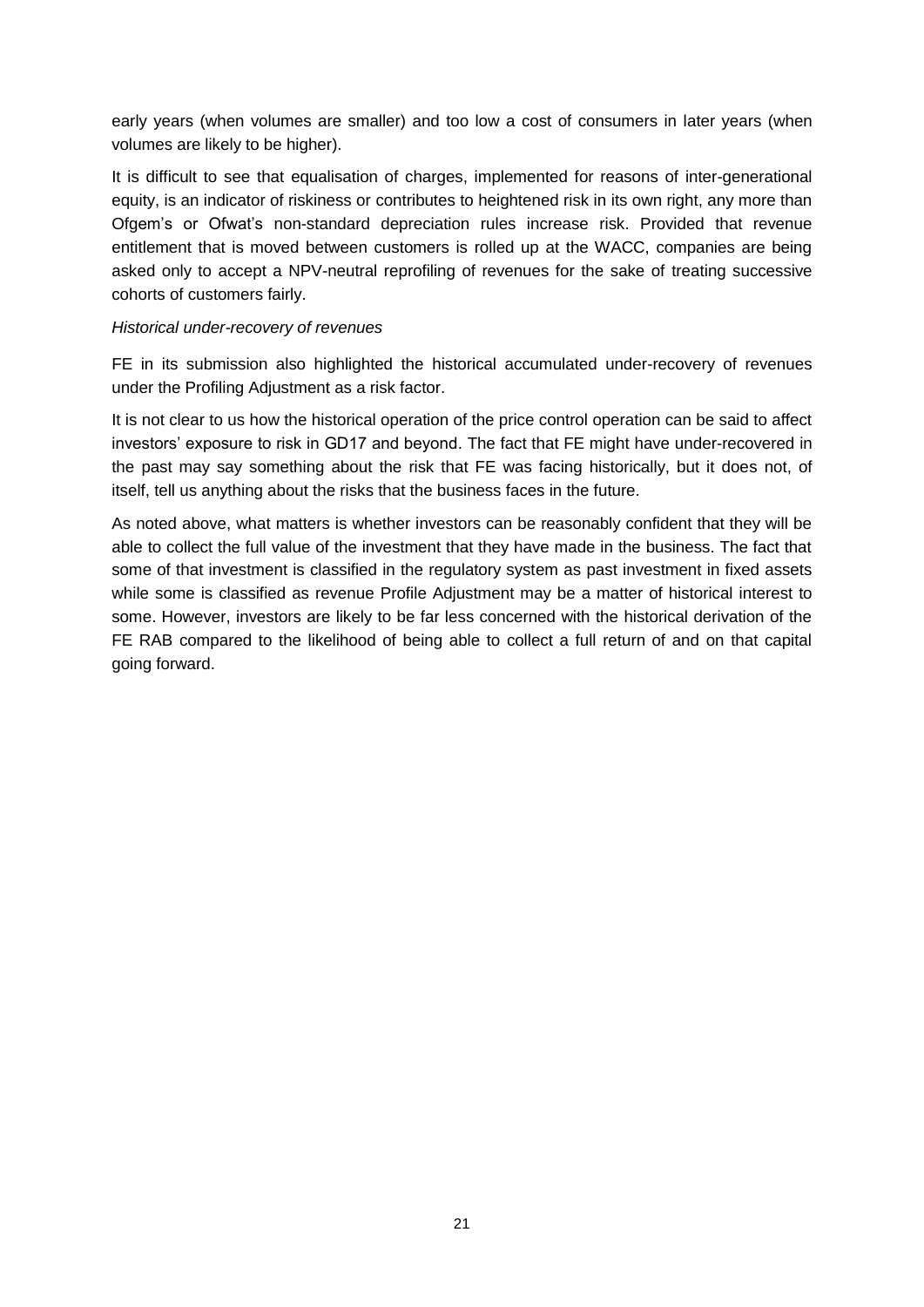# **Annex 2: Possible Approaches to the Cost of Debt**

There are several possible ways of setting the allowed cost of debt

#### **Option 1 – Fixed Allowance**

The Utility Regulator has in the past set fixed rates of return for the vast majority of the companies it regulates. Under this approach, the regulator makes a forward-looking estimate of the remuneration that a firm requires in order to cover its interest costs and this percentage cost of debt allowance is locked in for the whole of the price control period.

The default option is to use this same approach in GD17.

*Pros*: the main advantage of this approach is its familiarity and conventionality, certainly in comparison to the three options that follow. A fixed cost of debt allowance also gives the companies strong incentives to drive down their borrowing costs within period (since shareholders take any difference between the allowed cost of debt and the actual cost of debt), which may yield benefits that the regulator can capture for customers at future reviews.

*Cons*: a particular issue arises when attempting to set fixed costs of debt for these two specific companies in the specific year 2016. With PNGL due to refinance the whole of its existing debt in 2017, and with FE due to follow suit with a refinancing of its debts in 2019, the cost of debt workstream essentially becomes an exercise in forecasting the rates that the two companies might be able to get from the markets in the years ahead. This is a difficult position for a regulator to be in because the chances of mis-forecasting are very high. If the Utility Regulator sets the allowed cost of debt above the interest cost that the companies actually achieves, customers pay prices that, with hindsight, are too high and shareholders enjoy excess returns until the next price control reset in GD23 (i.e. approximately 5.5 years in the case of PNGL and 3.5 years in the case of FE). Conversely, if there is an under-estimation, customers pay prices that are too low and shareholders suffer sub-normal returns (assuming that the companies do not appeal the Utility Regulator's decision). It may be different to reconcile such windfall outcomes with the Authority's statutory duties.

# **Option 2 – Indexed Cost of Debt**

Ofgem has taken in recent reviews to setting a cost of debt allowance that indexes up and down within period in line with movements up and down in prevailing market interest rates. There are currently three different versions of this approach:

- Ofgem's original index, which involves measuring and updating a ten-year trailing average of the average yield on two iBoxx bond yield indices;
- a modified version of the original index which Ofgem gave SSE's transmission business in the RIIO-T1 review, in which bespoke weightings are given to each year in the ten-year trailing average to match SSE's investment profile; and
- the RIIO-ED1 version of the index, colloquially known as the 'trombone', in which the trailing average calculation has a fixed start date of 1 October 2004.

It is open to the Utility Regulator to apply an indexed cost of debt, using one of these indices or a variant thereof, in GD17.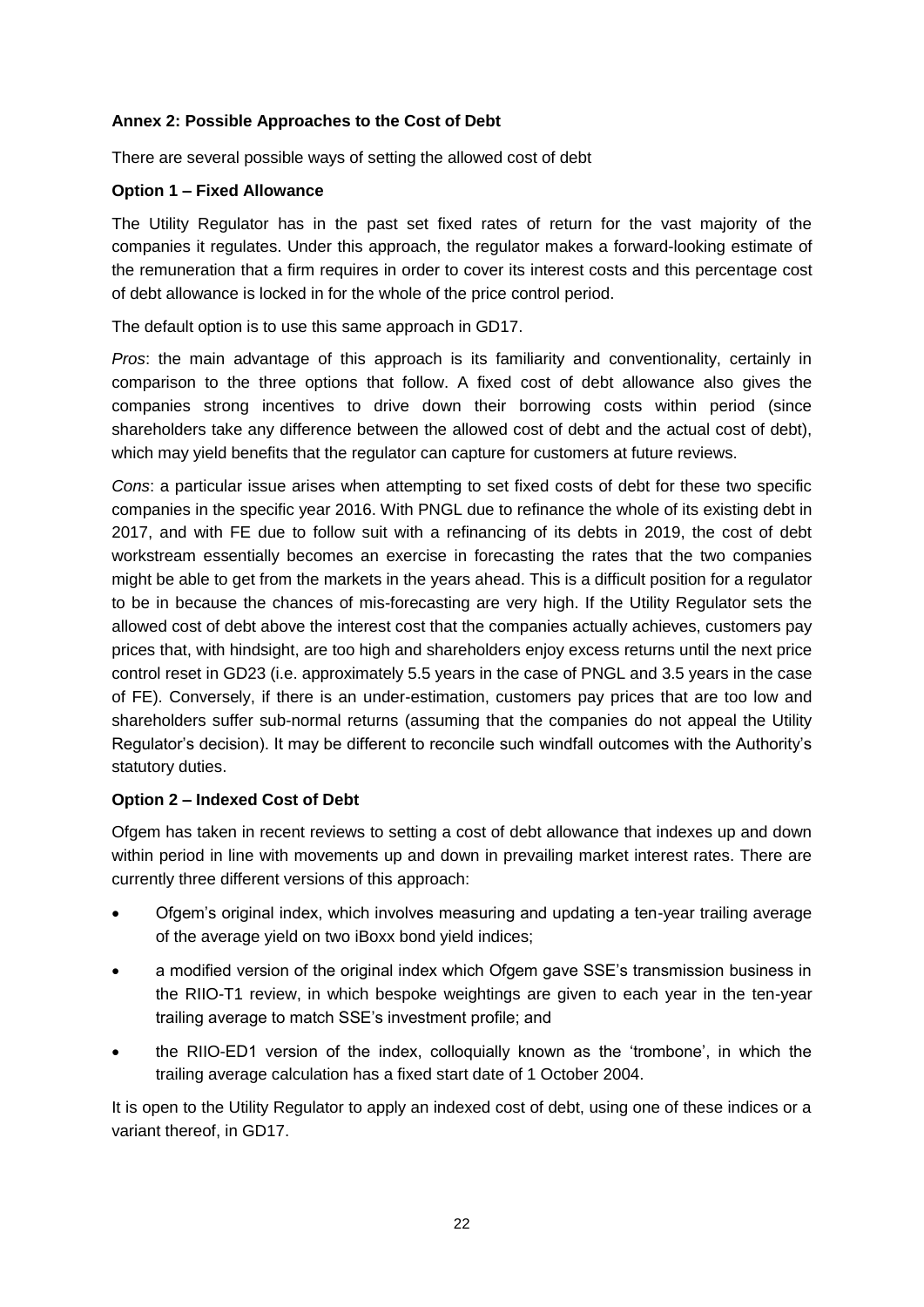*Pros*: like option 1, this approach would be backed by good regulatory precedent. Also like option 1, the companies would have strong incentives to drive down their borrowing costs (they cannot influence the value of the index and so will consider their allowance to be 'exogenous', thereby focusing their attention on coming in as far below the index as possible). The added advantage over option 1 is that the allowed cost of debt will fall naturally if interest rates fall unexpectedly ahead of the companies' refinancings, and vice versa in the event that market interest rates rise.

*Cons*: thinking again about PNGL's and FE's actual borrowing arrangements, the likelihood is that both companies will be locked into one fixed rate of interest prior to their financings and a different fixed rate of interest after refinancing. It is not clear that it makes sense to index the allowed cost of debt up and down on an annual basis if the companies' cost of debt is not itself moving year by year. As a rule, allowing for an indexed cost of debt when a company's interest costs are fixed will tend to leave companies under-remunerated when market interest rates are falling (because the value of allowed cost of debt falls, but the company's actual interest costs stay constant) and over-remunerated when market interest rates are rising. More generally, it will also be very difficult to start the value of the index (or indices) on 1 January 2017 in alignment with the companies' actual borrowing costs at this point in time and nearly impossible to bring about a match the companies' new borrowing costs at the point of refinancing, giving rise to the same sorts of concerns about windfall sub-normal and super-normal returns that we identified under option 1.

# **Option 3 – Target Cost and Pain-/gain-sharing**

Ofgem's modifications of its original cost of debt index for SSE and the electricity DNOs were motivated by a sense that the allowed cost of debt should normally match actual borrowing costs (i.e. the revised indices were essentially the best possible backfit to the actual/projected cost of debt). The Utility Regulator may wish to focus on this principle rather than the mechanics of Ofgem's calculations, which have been tailored for specific GB companies and should not be expected to 'fit' PNGL and FE.

A matching of the companies' allowed costs of debt and actual borrowing costs would require the Utility Regulator to:

- set initial, company-specific fixed costs of debt in line with the fixed interest rates on the companies' existing borrowings; then
- step up or step down to new fixed costs of debt when each company's refinancing is complete and the interest payable on the new debt is known and observable.

In making the step up or step down, the Utility Regulator would wish to ensure that the companies have an incentive to minimise costs. This might point towards some sort of initial expected/target cost of debt, set during GD17 or separately in advance of each refinancing, and for 80:20 or even 90:10 pain-/gain-sharing of any over or under during the control period.

*Pros*: in comparison to the two preceding options, this approach minimises the extent to which there can be a mismatch between the amount of revenue that the companies collect from customers and the amounts that the companies pay to lenders. The pain-/gain-sharing ought to be able to preserve efficiency incentives.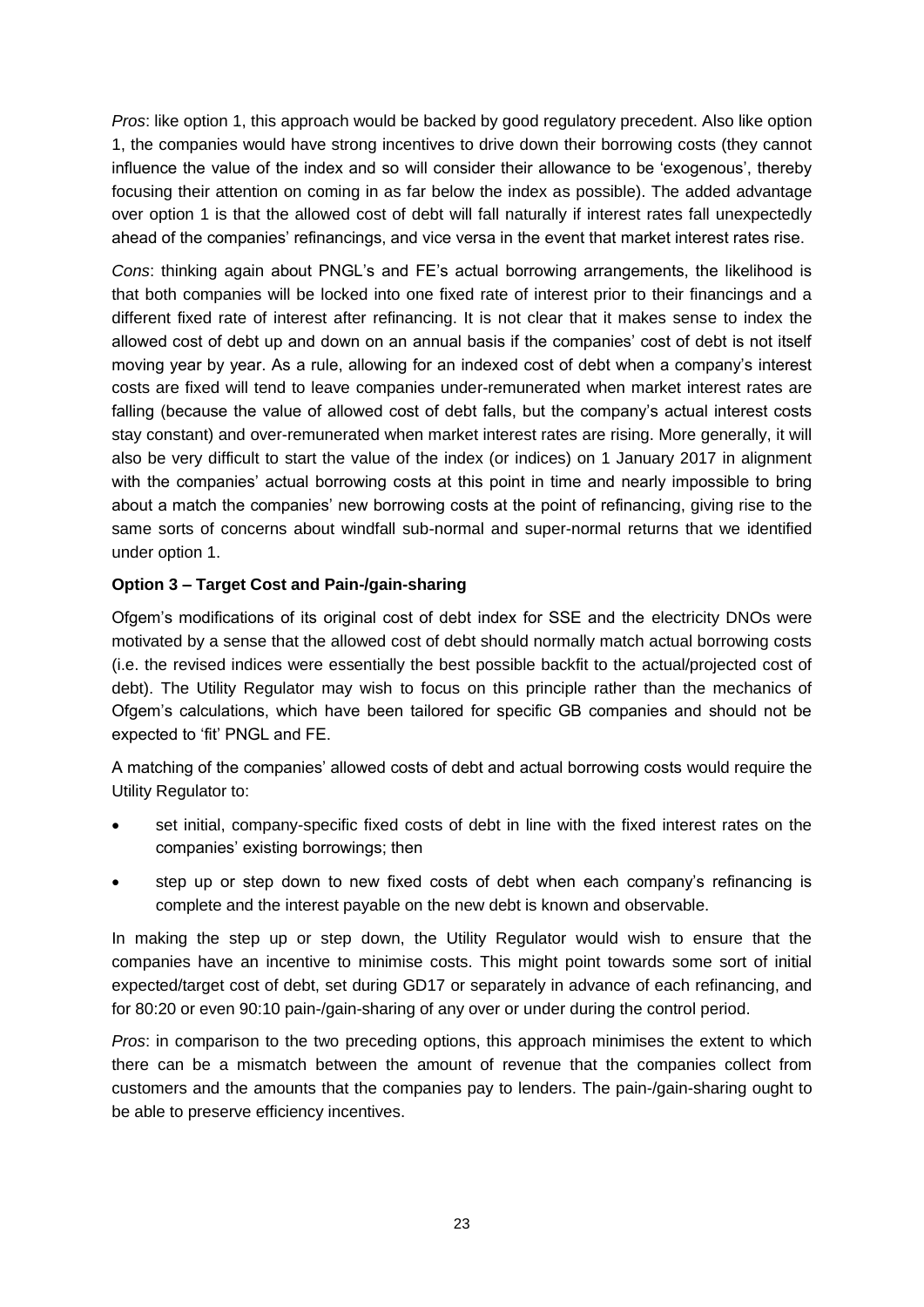*Cons*: it is a novel approach which, to our knowledge, has not been applied to any other UK regulated company. Note, however, that PNGL's sister company, South East Water, offered a sharing mechanism of this type to Ofwat during the recent PR14 price review.

# **Option 4 – A Pass-through Mechanism**

As a final option, it is possible to make interest a pass-through item. Rather than set any sort of allowance or target cost estimate in GD17, the Utility Regulator would simply pass-through actual, observed interests costs to customers on an annual basis.

*Pros*: this would be the simplest of all the options to administer.

*Cons*: PNGL's and FE's incentives to borrow efficiently in their financings would be undermined if they know that there is to be a straight pass-through of costs. The Utility Regulator might respond to this problem by undertaking to pass-through only the interest on borrowings that have been efficiently and prudently incurred. But this would put the regulator in the position of secondguessing the companies' actions with the benefit of hindsight, which may be uncomfortable.